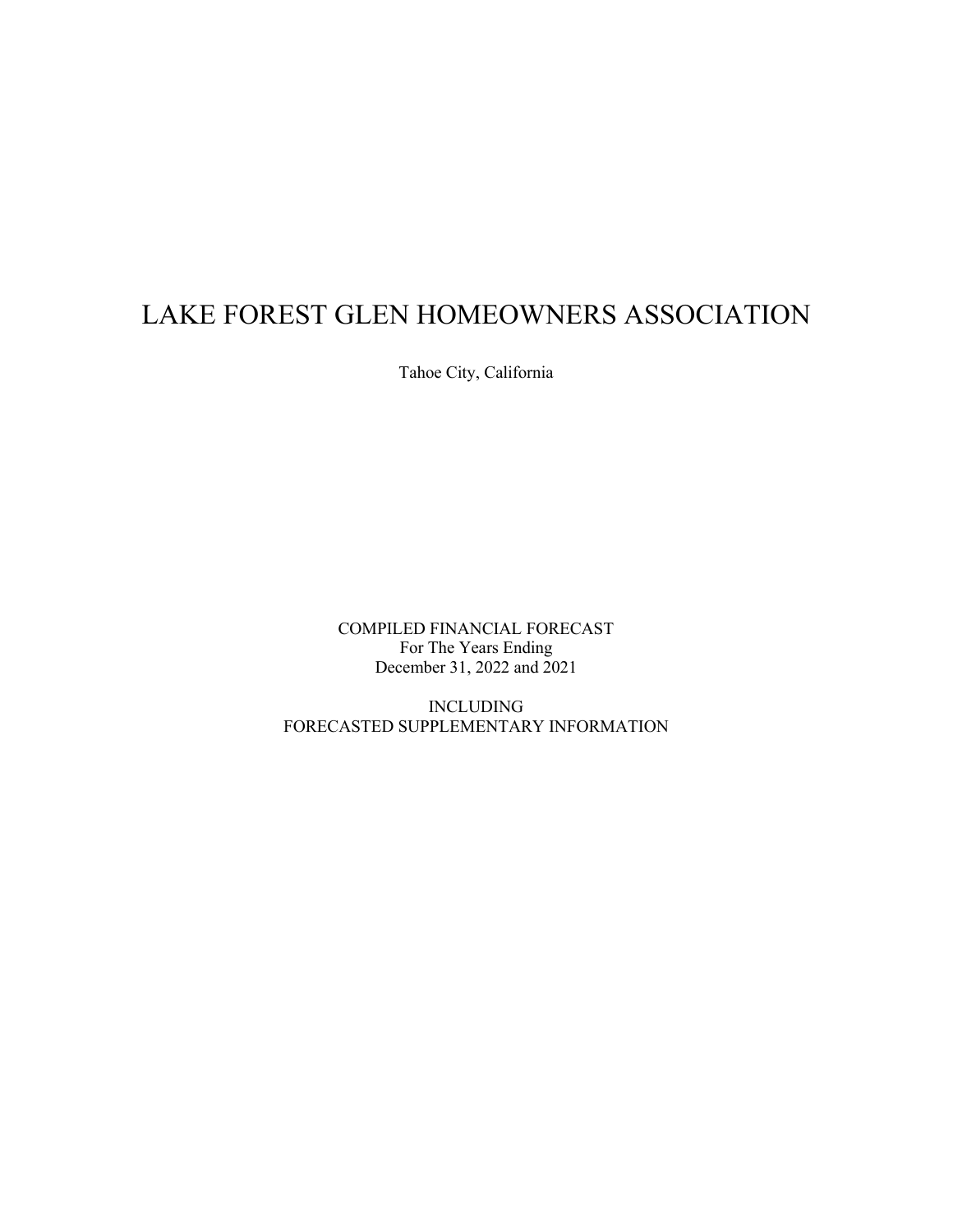## TABLE OF CONTENTS

|                                                                                   | Page                        |
|-----------------------------------------------------------------------------------|-----------------------------|
| INDEPENDENT ACCOUNTANTS' COMPILATION REPORT                                       | 1                           |
| STATEMENTS OF OPERATING FUND REVENUE AND EXPENSES<br>AND CHANGES IN FUND EQUITY   | $2 - 4$                     |
| STATEMENTS OF REPLACEMENT FUND REVENUE AND EXPENSES<br>AND CHANGES IN FUND EQUITY | 5                           |
| <b>BALANCE SHEETS</b>                                                             | 6                           |
| <b>STATEMENTS OF CASH FLOWS</b>                                                   | 7                           |
| SUMMARY OF SIGNIFICANT ASSUMPTIONS AND ACCOUNTING<br><b>POLICIES</b>              | $8 - 10$                    |
|                                                                                   |                             |
| FORECASTED SUPPLEMENTARY INFORMATION                                              | 1                           |
| REPLACEMENT FUND FORECASTED CASH FLOW SCHEDULE                                    | $\mathcal{D}_{\mathcal{L}}$ |
| REPLACEMENT COST LONG RANGE PLANNING PROGRAM                                      | $3 - 4$                     |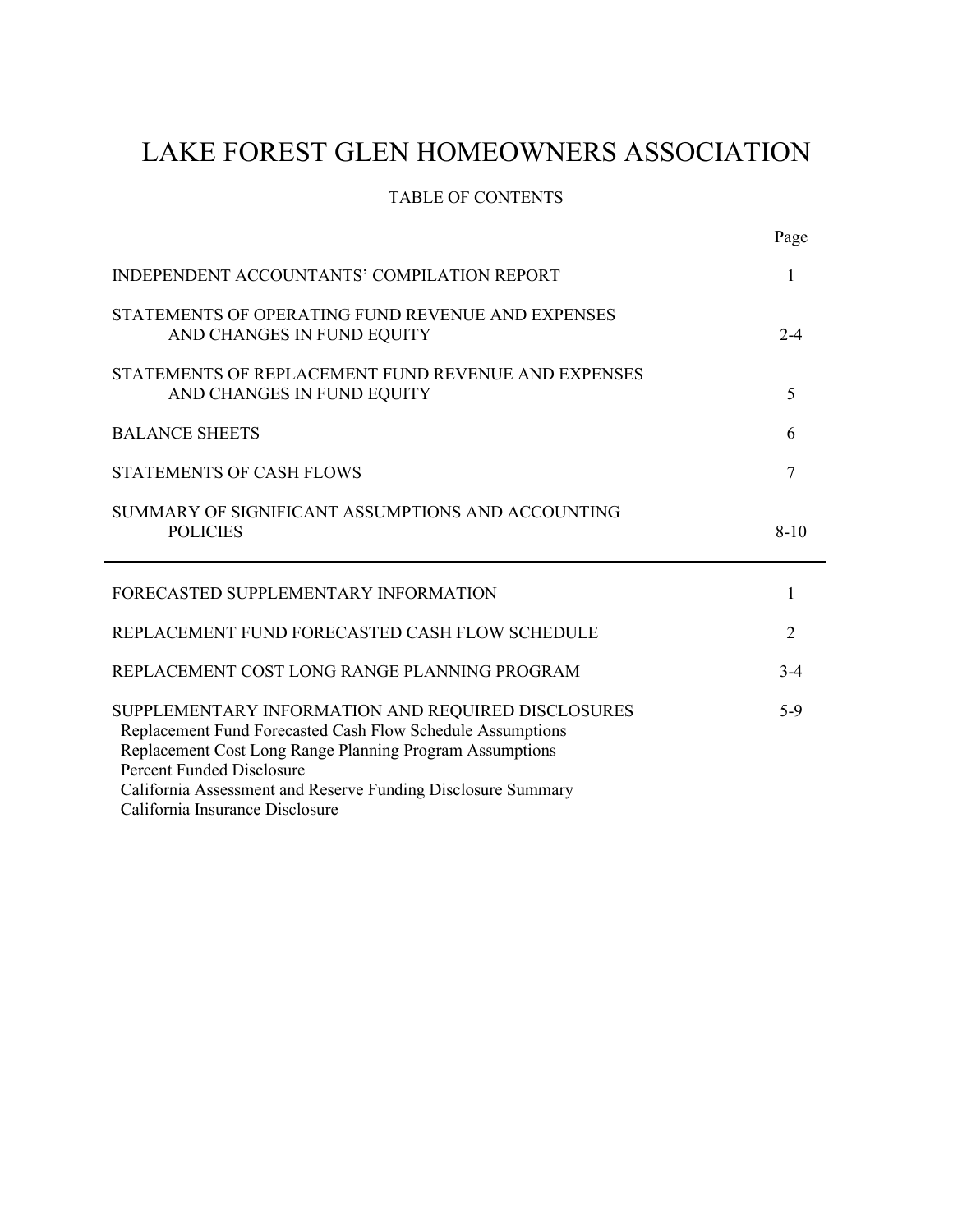# M<sup>C</sup>CLINTOCK ACCOUNTANCY CORPORATION

ROBERT J. MCCLINTOCK, CPA **KENDALL GALKA, CPA ALICE HAHN** 

**JAIME GIGNOUX, CPA KELLEY ALTICK, CPA** 

**305 WEST LAKE BOULEVARD** P.O. Box 6179 TAHOE CITY, CA 96145 TELEPHONE: 530-583-6994 FAX: 530-583-5405

#### INDEPENDENT ACCOUNTANTS' COMPILATION REPORT

To the Board of Directors Lake Forest Glen Homeowners Association

The Association is responsible for the accompanying forecast of Lake Forest Glen Homeowners Association, which is comprised of the statements of operating fund and replacement fund revenue and expenses and changes in fund equity for the years ending December 31, 2022 and 2021, and the forecasted balance sheets as of December 31, 2022 and 2021, and the forecasted statements of cash flows for the years ending December 31, 2022 and 2021, including the related schedule of operating expenses and summaries of significant assumptions and accounting policies, in accordance with guidelines for the presentation of a forecast established by the American Institute of Certified Public Accountants (AICPA). We have performed a compilation engagement in accordance with Statements on Standards for Accounting and Review Services promulgated by the Accounting and Review Services Committee of the AICPA. We did not examine or review the forecast nor were we required to perform any procedures to verify the accuracy or completeness of the information provided by management. Accordingly, we do not express an opinion, a conclusion, nor provide any form of assurance on this forecast.

There will usually be differences between the forecasted and actual results because events and circumstances frequently do not occur as expected, and those differences may be material. We have no responsibility to update this report for events and circumstances occurring after the date of this report.

The accompanying supplementary information and required disclosures were prepared for the Association as required by California Civil Code. It should not be used for any other purpose.

We Clintock Accountancy Corporation

McCLINTOCK ACCOUNTANCY CORPORATION Tahoe City, California November 19, 2021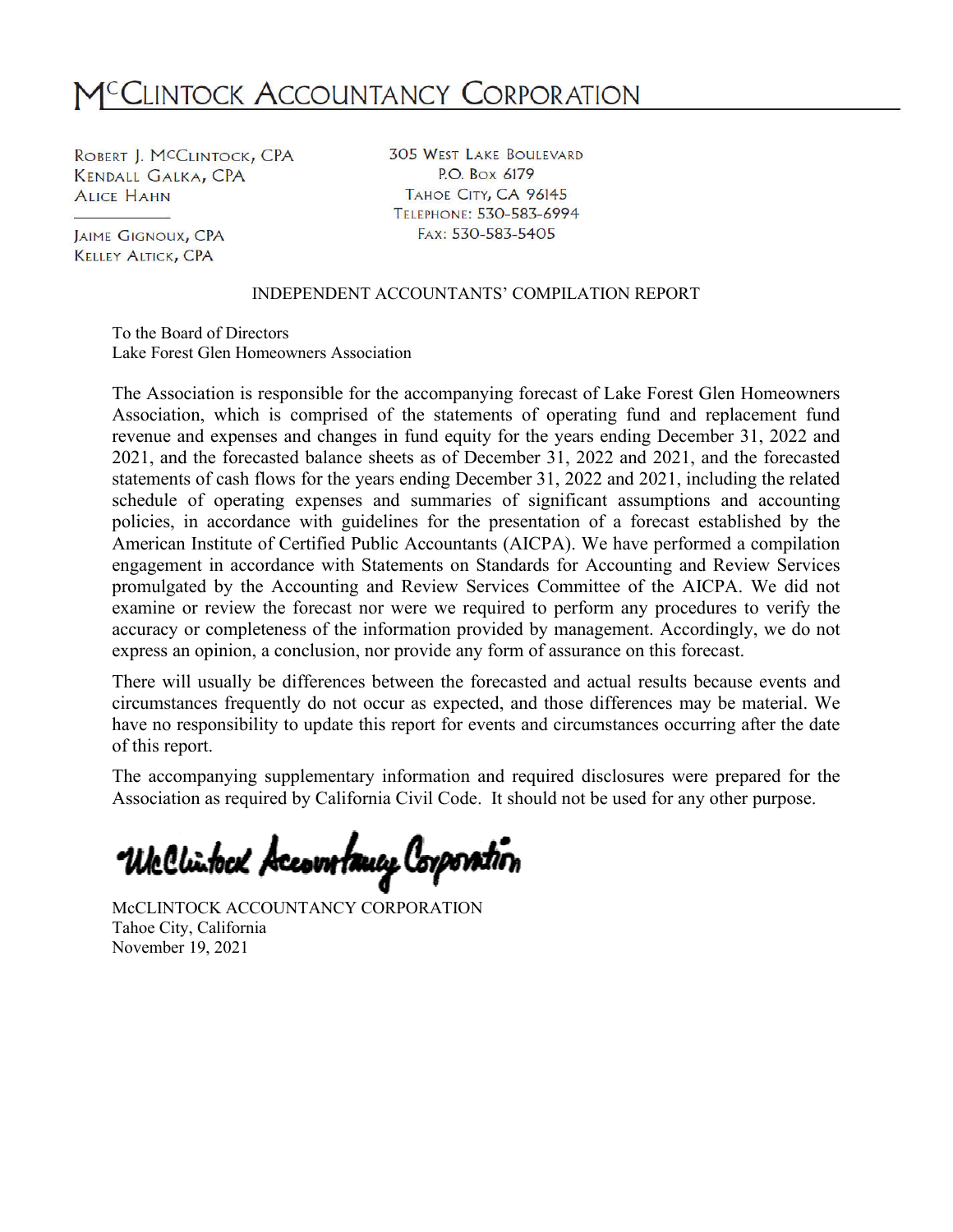#### COMPILED FINANCIAL FORECAST STATEMENTS OF OPERATING FUND REVENUE AND EXPENSES AND CHANGES IN FUND EQUITY - ACTUAL AND FORECAST

For the Years Ending December 31, 2022 and 2021 and the Year Ended December 31, 2020 (historical)

|                                            | Forecast<br>2022 | Estimated<br>Actual<br>2021 | Audited<br>Actual<br>2020 |
|--------------------------------------------|------------------|-----------------------------|---------------------------|
| Revenue                                    |                  |                             |                           |
| Members' dues                              | 1,068,051<br>S   | 1,038,960<br>S.             | \$1,038,960               |
| Less: Dues allocated to replacement fund   | (347, 541)       | (412,502)                   | (400, 176)                |
| Other                                      | 10,200           | 10,000                      | 13,133                    |
| <b>Total Revenue</b>                       | 730,710          | 636,458                     | 651,917                   |
| Expenses                                   |                  |                             |                           |
| Landscaping                                | 109,303          | 101,319                     | 102,932                   |
| Utilities                                  | 57,700           | 57,660                      | 55,530                    |
| Pool and tennis                            | 81,720           | 79,603                      | 63,073                    |
| Repairs and maintenance                    | 166,081          | 131,713                     | 134,568                   |
| Administration                             | 315,905          | 266,163                     | 238,591                   |
| Depreciation                               | 9,124            | 9,124                       | 10,818                    |
| Income tax provision                       | 874              | 874                         | 135                       |
| <b>Total Expenses</b>                      | 740,707          | 646,456                     | 605,647                   |
| Excess of Revenue Over (Under) Expenses    | (9,997)          | (9,998)                     | 46,270                    |
| Operating Fund Balance - Beginning of Year | 264,631          | 274,629                     | 228,359                   |
| Add: Replacement Fund Expenses Capitalized | $-0-$            | $-0-$                       | $-0-$                     |
| Operating Fund Balance - End of Year       | 254,634          | 264,631<br>S                | 274,629                   |
| Members' dues per unit per month           | 380<br>\$        | \$<br>370                   | 370<br>\$                 |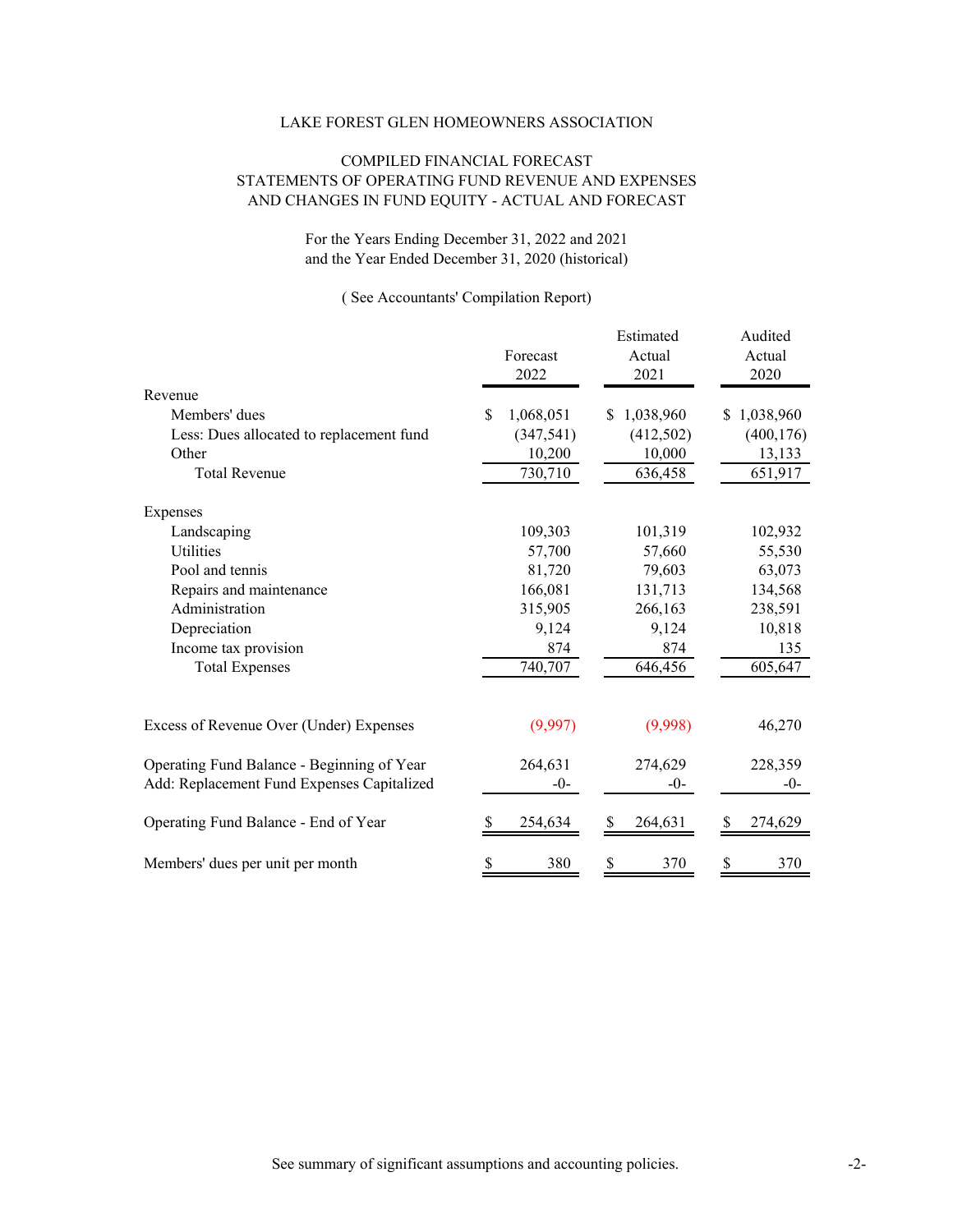#### COMPILED FINANCIAL FORECAST SCHEDULE OF EXPENSES - ACTUAL AND FORECAST

For the Years Ending December 31, 2022 and 2021 and the Year Ended December 31, 2020 (historical)

|                            | 2022         |          |                          | Estimated |      | Audited |
|----------------------------|--------------|----------|--------------------------|-----------|------|---------|
|                            |              | Forecast |                          | Actual    |      | Actual  |
|                            |              |          |                          | 2021      |      | 2020    |
|                            |              |          |                          |           |      |         |
| Landscaping                |              |          |                          |           |      |         |
| Salaries - foreman         | \$           | 34,498   | \$                       | 33,374    | \$   | 34,757  |
| Salaries - seasonal        |              | 50,654   |                          | 47,146    |      | 51,871  |
| <b>Employer</b> costs      |              | 12,901   |                          | 12,199    |      | 7,706   |
| Supplies                   |              | 3,800    |                          | 2,200     |      | 3,430   |
| Pest control               |              | 7,000    |                          | 6,000     |      | 4,418   |
| Other                      |              | 450      |                          | 400       |      | 750     |
|                            | \$           | 109,303  | $\overline{\mathcal{S}}$ | 101,319   | \$   | 102,932 |
| Utilities                  |              |          |                          |           |      |         |
| Electricity                | $\mathbb{S}$ | 9,400    | $\$$                     | 9,400     | $\$$ | 8,423   |
| Gas                        |              | 400      |                          | 360       |      | 228     |
| Garbage                    |              | 47,000   |                          | 47,000    |      | 45,965  |
| Sewer                      |              | 900      |                          | 900       |      | 914     |
|                            | \$           | 57,700   | $\$$                     | 57,660    | $\$$ | 55,530  |
| Pool and Tennis            |              |          |                          |           |      |         |
| Salaries - foreman         | $\mathbb{S}$ | 22,999   | $\mathcal{S}$            | 22,249    | \$   | 23,168  |
| Salaries - other personnel |              | 17,878   |                          | 16,640    |      | 8,354   |
| <b>Employer</b> costs      |              | 6,193    |                          | 5,892     |      | 2,222   |
| Maintenance                |              | 1,650    |                          | 2,800     |      | 840     |
| Supplies                   |              | 7,500    |                          | 6,500     |      | 6,545   |
| Utilities                  |              | 23,500   |                          | 23,522    |      | 19,410  |
| Other                      |              | 2,000    |                          | 2,000     |      | 2,534   |
|                            | \$           | 81,720   | \$                       | 79,603    | \$   | 63,073  |
|                            |              |          |                          |           |      |         |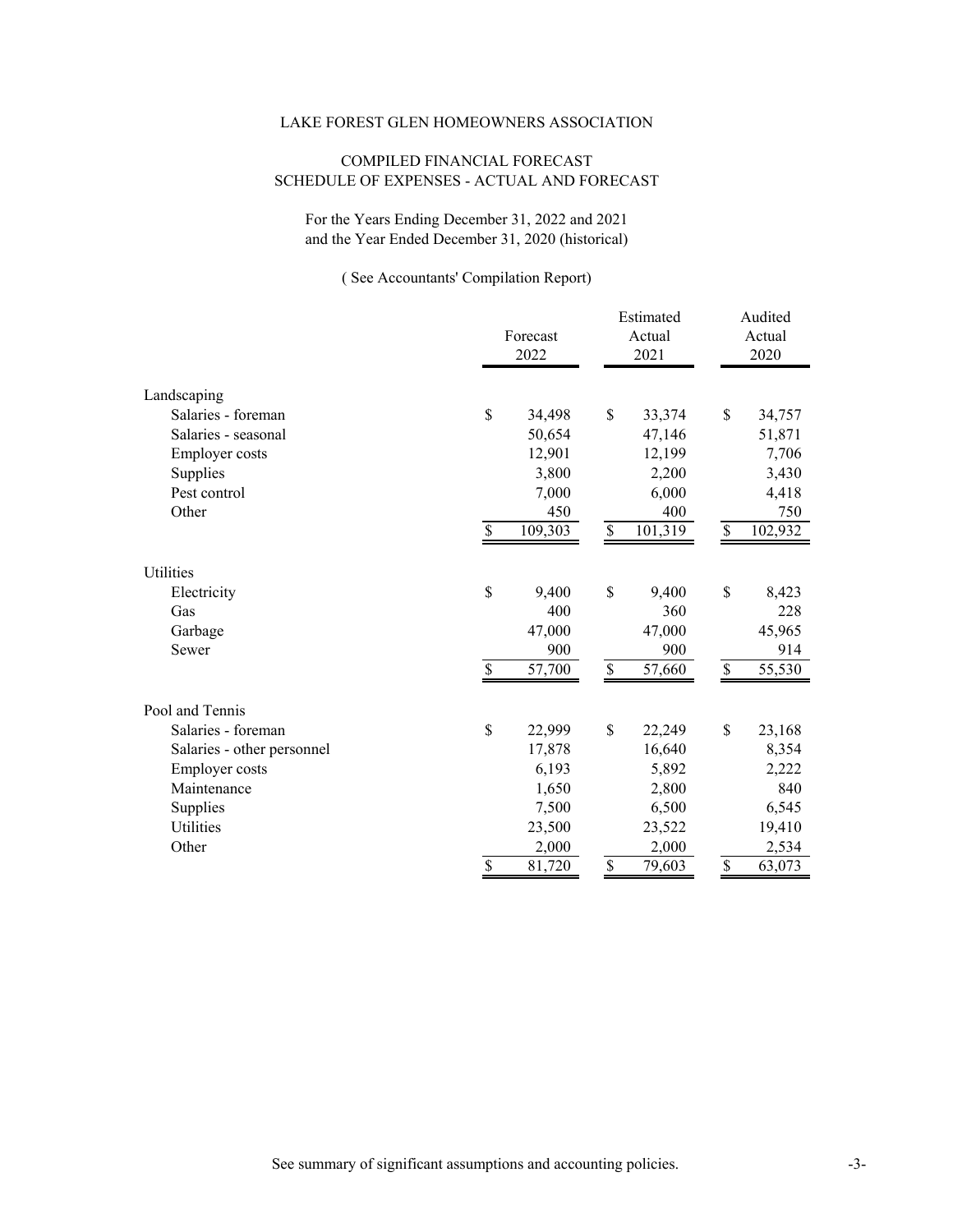#### COMPILED FINANCIAL FORECAST SCHEDULE OF EXPENSES - ACTUAL AND FORECAST

For the Years Ending December 31, 2022 and 2021 and the Year Ended December 31, 2020 (historical)

|                                     |                          | Forecast<br>2022 | Estimated<br>Actual<br>2021 |         |                          | Audited<br>Actual<br>2020 |
|-------------------------------------|--------------------------|------------------|-----------------------------|---------|--------------------------|---------------------------|
| Repairs and Maintenance             |                          |                  |                             |         |                          |                           |
| Salaries - foreman                  | \$                       | 28,748           | \$                          | 27,811  | \$                       | 28,961                    |
| Salaries - seasonal                 |                          | 50,654           |                             | 47,146  |                          | 46,743                    |
| <b>Employer</b> costs               |                          | 12,029           |                             | 11,356  |                          | 4,428                     |
| Painting labor & material           |                          | 400              |                             | 300     |                          | 1,152                     |
| Road maintenance                    |                          | 200              |                             | 200     |                          | $-0-$                     |
| Roofs/porches                       |                          | 200              |                             | $-0-$   |                          | $-()$                     |
| Plumbing and sewer                  |                          | 1,800            |                             | 1,800   |                          | 2,528                     |
| Buildings/fences                    |                          | 4,000            |                             | 4,400   |                          | 5,210                     |
| Electrical                          |                          | 1,500            |                             | 1,500   |                          | 1,929                     |
| Snow removal contract               |                          | 50,000           |                             | 26,000  |                          | 26,000                    |
| Snow removal in-house               |                          | 1,000            |                             | 600     |                          | 1,779                     |
| Truck operation                     |                          | 11,250           |                             | 7,200   |                          | 11,292                    |
| Supplies                            |                          | 2,500            |                             | 1,900   |                          | 3,544                     |
| Other                               |                          | 1,800            |                             | 1,500   |                          | 1,002                     |
|                                     | $\mathbb{S}$             | 166,081          | \$                          | 131,713 | \$                       | 134,568                   |
| Administration                      |                          |                  |                             |         |                          |                           |
| Salaries - manager                  | \$                       | 28,748           | \$                          | 27,811  | \$                       | 28,961                    |
| Salaries - administrative assistant |                          | 46,260           |                             | 41,600  |                          | 35,501                    |
| Employee benefits & employer costs  |                          | 46,005           |                             | 43,452  |                          | 32,822                    |
| Security                            |                          | 6,400            |                             | 8,000   |                          | 5,946                     |
| Accounting fees                     |                          | 25,000           |                             | 24,000  |                          | 25,894                    |
| Audit fees                          |                          | 4,100            |                             | 4,000   |                          | 4,450                     |
| Legal fees                          |                          | 2,500            |                             | 11,500  |                          | 1,855                     |
| Insurance                           |                          | 102,492          |                             | 87,600  |                          | 80,922                    |
| Copying and postage                 |                          | 3,000            |                             | 3,000   |                          | 5,488                     |
| Supplies                            |                          | 2,000            |                             | 1,000   |                          | 2,415                     |
| Telephone                           |                          | 5,400            |                             | 5,200   |                          | 7,251                     |
| Travel expense                      |                          | 8,000            |                             | 1,000   |                          | 1,060                     |
| Miscellaneous                       |                          | 36,000           |                             | 8,000   |                          | 6,026                     |
|                                     | $\overline{\mathcal{S}}$ | 315,905          | $\overline{\mathcal{S}}$    | 266,163 | $\overline{\mathcal{S}}$ | 238,591                   |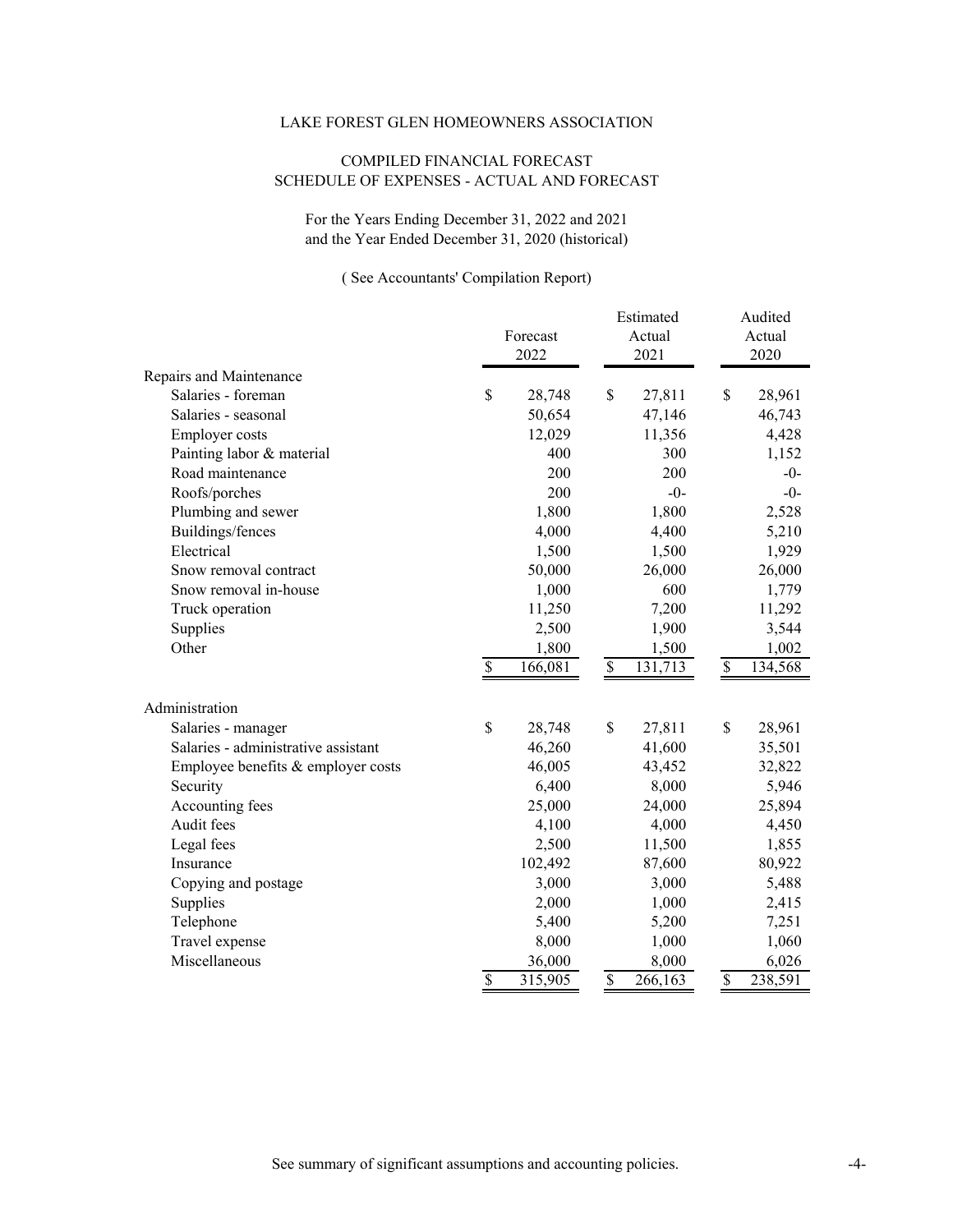#### COMPILED FINANCIAL FORECAST STATEMENTS OF REPLACEMENT FUND REVENUE AND EXPENSES AND CHANGES IN FUND EQUITY - ACTUAL AND FORECAST

#### For the Years Ending December 31, 2022 and 2021 and the Year Ended December 31, 2020 (historical)

|                                              | Forecast<br>2022 | Estimated<br>Actual<br>2021 | Audited<br>Actual<br>2020 |
|----------------------------------------------|------------------|-----------------------------|---------------------------|
| Revenue                                      |                  |                             |                           |
| Dues allocated to replacement fund           | \$<br>347,541    | \$<br>412,502               | \$.<br>400,176            |
| Bank interest income                         | $-0-$            | $-0-$                       | 545                       |
| <b>Total Revenue</b>                         | 347,541          | 412,502                     | 400,721                   |
| Expenses                                     |                  |                             |                           |
| Site improvements                            | 150,000          | 97,392                      | 25,620                    |
| Buildings/roofs                              | 49,000           | 41,785                      | $-0-$                     |
| Roads                                        | 9,500            | 7,560                       | 7,340                     |
| Pool/Spa                                     | $-0-$            | 6,120                       | 6,072                     |
| Tennis courts                                | $-0-$            | $-0-$                       | $-0-$                     |
| Painting                                     | 112,500          | 107,137                     | $-0-$                     |
| Office                                       | $-0-$            | $-()$                       | 7,058                     |
| Trucks                                       | 70,000           | 33,510                      | $-0-$                     |
| Fencing                                      | 1,000            | 440                         | $-0-$                     |
| Income taxes                                 | 72               | 72                          | $-0-$                     |
| <b>Total Expenses</b>                        | 392,072          | 294,016                     | 46,090                    |
| Excess of Revenue Over (Under) Expenses      | (44, 531)        | 118,486                     | 354,631                   |
|                                              |                  |                             |                           |
| Replacement Fund Balance - Beginning of Year | 1,650,243        | 1,531,757                   | 1,177,126                 |
| Replacement Fund Balance - End of Year       | 1,605,712<br>S   | 1,650,243<br>S.             | \$1,531,757               |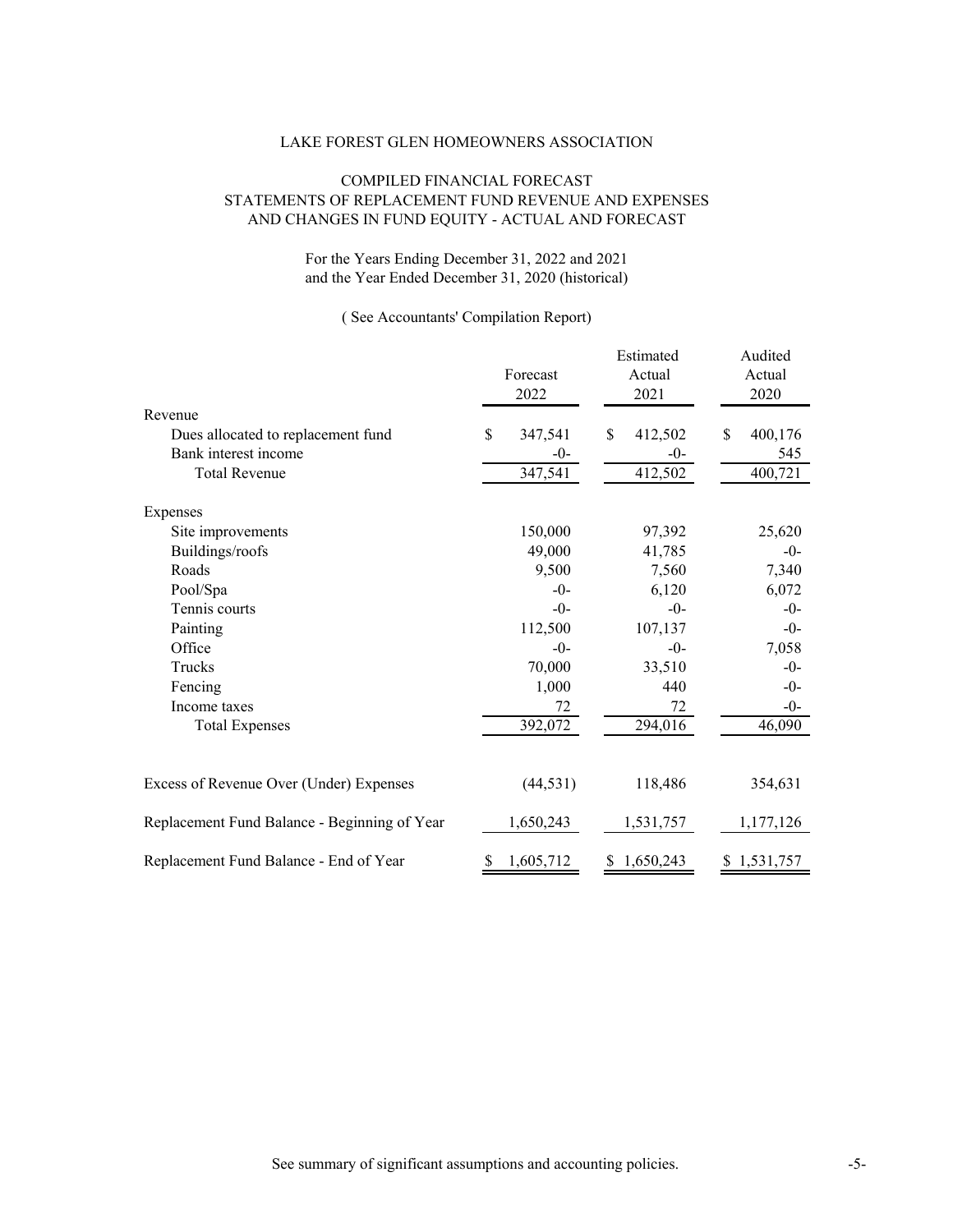#### COMPILED FINANCIAL FORECAST BALANCE SHEETS

#### December 31, 2022 and 2021

|                                           | Forecast<br>12/31/2022 | Estimated<br>Actual<br>12/31/2021 |  |  |
|-------------------------------------------|------------------------|-----------------------------------|--|--|
| Assets                                    |                        |                                   |  |  |
| Cash and CDs - undesignated               | \$<br>504,576          | \$<br>509,611                     |  |  |
| Cash - designated for future replacements | 1,605,712              | 1,650,243                         |  |  |
| CDs - designated for future replacements  | $-()$                  | $-0-$                             |  |  |
| Dues and other receivables                | 4,589                  | 4,589                             |  |  |
| Due to/from other funds                   | $-()$                  | $-0-$                             |  |  |
| Prepaid expenses                          | $-()$                  | $-0-$                             |  |  |
| Equipment                                 | 177,086                | 177,086                           |  |  |
| Accumulated depreciation                  | (177,086)              | (172, 124)                        |  |  |
| <b>Total Assets</b>                       | 2,114,877              | \$2,169,405                       |  |  |
| Liabilities and Members' Equity           |                        |                                   |  |  |
| Liabilities                               |                        |                                   |  |  |
| Accounts payable                          | \$<br>12,459           | \$<br>12,459                      |  |  |
| Accrued liabilities                       | 223,037                | 223,037                           |  |  |
| Dues paid in advance                      | 19,035                 | 19,035                            |  |  |
| <b>Total Liabilities</b>                  | 254,531                | 254,531                           |  |  |
|                                           |                        |                                   |  |  |
| Members' Equity                           |                        |                                   |  |  |
| <b>Operating Fund Balance</b>             | 254,634                | 264,631                           |  |  |
| Replacement Fund Balance                  | 1,605,712              | 1,650,243                         |  |  |
| <b>Total Members' Equity</b>              | 1,860,346              | 1,914,874                         |  |  |
| Total Liabilities and                     |                        |                                   |  |  |
| Members' Equity                           | 2,114,877              | \$2,169,405                       |  |  |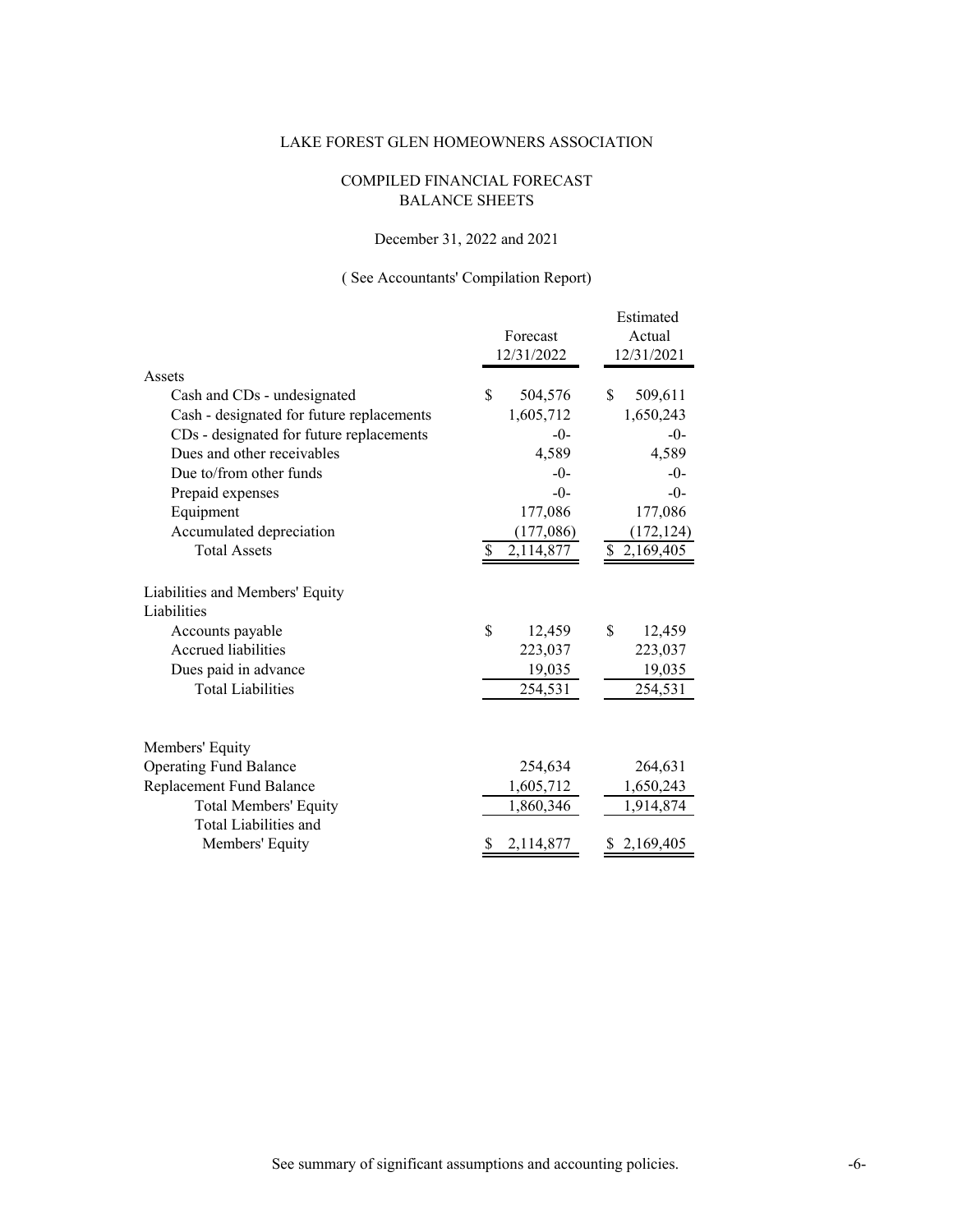#### COMPILED FINANCIAL FORECAST STATEMENTS OF CASH FLOWS

#### For the Years Ending December 31, 2022 and 2021

|                                                   |                                                      | Estimated                            |
|---------------------------------------------------|------------------------------------------------------|--------------------------------------|
|                                                   | Forecast                                             | Actual                               |
|                                                   | 2022                                                 | 2021                                 |
| Net cash provided (used) by operating activities: |                                                      |                                      |
| Net Revenue Over (Under) Expenses:                |                                                      |                                      |
| Operating fund                                    | $($ \$<br>9,997)                                     | $($ \$<br>9,998)                     |
| Replacement fund                                  | (44, 531)                                            | 118,486                              |
|                                                   | (54, 528)                                            | 108,488                              |
| Adjustments:                                      |                                                      |                                      |
| Depreciation                                      | 4,962                                                | 10,818                               |
| Change in dues receivable                         | $-0-$                                                | $-0-$                                |
| Change in prepaid expenses                        | $-0-$                                                | $-0-$                                |
| Change in accounts payable                        | $-0-$                                                | $-0-$                                |
| Change in accrued liabilities                     | $-()$                                                | $-0-$                                |
| Change in dues billed in advance                  | $-0-$                                                | $-0-$                                |
|                                                   | 4,962                                                | 10,818                               |
|                                                   |                                                      |                                      |
| Net cash provided (used) by                       |                                                      |                                      |
| operating activities                              | (49, 566)                                            | 119,306                              |
|                                                   |                                                      |                                      |
| Net cash provided (used) by investing activities: |                                                      |                                      |
| (Increase) decrease in CDs - designated           | $-0-$                                                | 1,100,545                            |
|                                                   | $-0-$                                                | 1,100,545                            |
|                                                   |                                                      |                                      |
| Net increase (decrease) in cash                   | (49, 566)                                            | 1,219,851                            |
|                                                   |                                                      |                                      |
| Cash beginning of year                            | 2,159,854                                            | 940,003                              |
|                                                   |                                                      |                                      |
| Cash end of year                                  | 2,110,288<br>S                                       | 2,159,854<br>S                       |
|                                                   |                                                      |                                      |
| Cash is shown on the balance sheet as follows:    |                                                      |                                      |
| Cash undesignated                                 | \$<br>504,576                                        | \$<br>509,611                        |
| Cash designated                                   | 1,605,712                                            | 1,650,243                            |
|                                                   | $\overline{\mathsf{S}}$<br>$\overline{2}$ , 110, 288 | $\overline{\mathbb{S}}$<br>2,159,854 |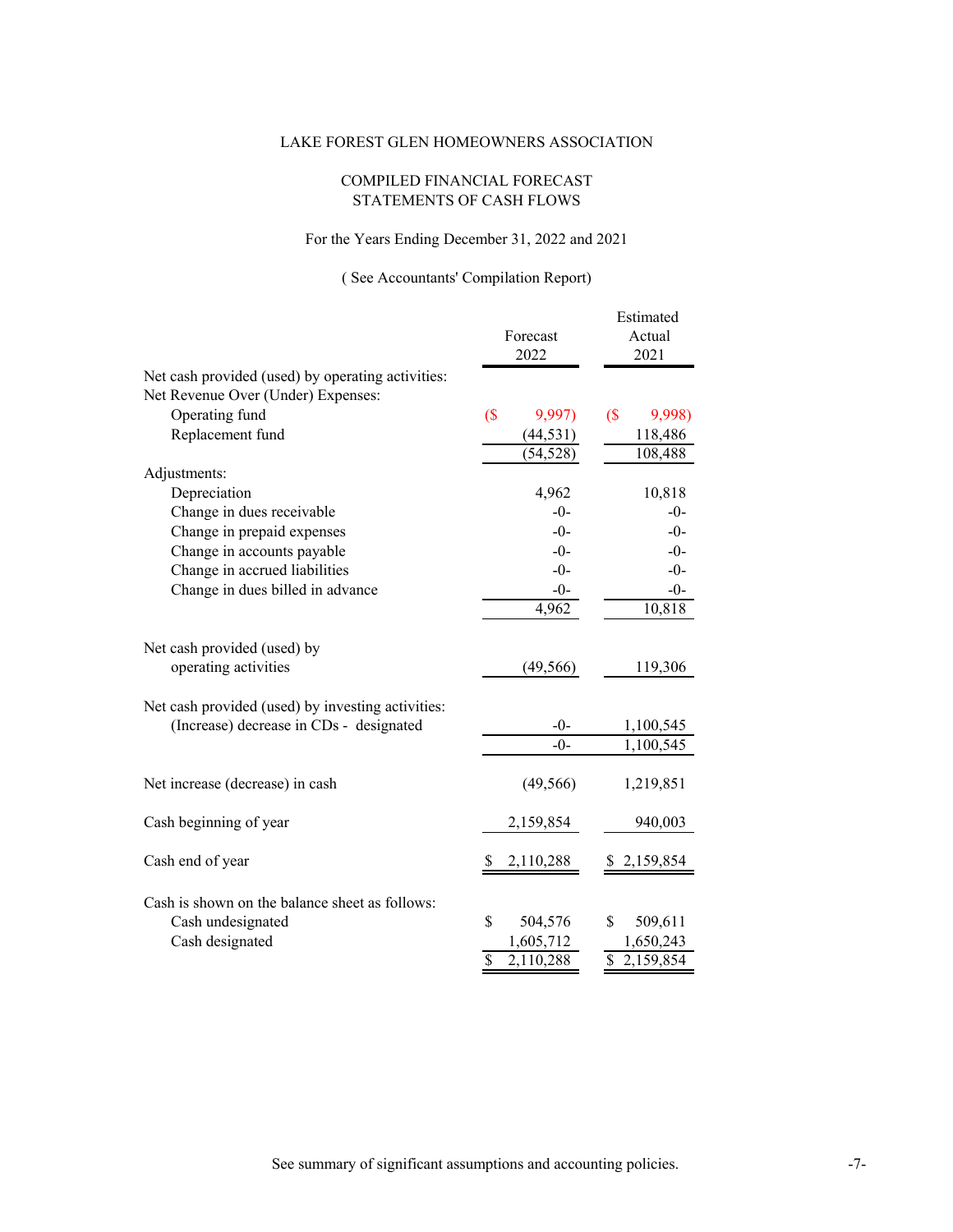#### SUMMARY OF SIGNIFICANT ASSUMPTIONS AND ACCOUNTING POLICIES For the Years Ending December 31, 2022 and 2021

(See Independent Accountants' Compilation Report)

#### 1. Organization

Lake Forest Glen Homeowners Association is an incorporated association of homeowners organized for the purpose of providing management, administration, maintenance, preservation, repair and operation of common areas at Lake Forest Glen in Tahoe City, California. The organization is supported by homeowners' assessments of the 234 units in the development.

#### 2. Significant Accounting Policies

A. The Association's governing documents provide certain guidelines for controlling its financial activities. To ensure observance of limitations and restrictions on the use of financial resources, the Association maintains its accounts on the fund accounting basis. Financial resources are classified for accounting and reporting purposes in the following funds established according to their nature and purpose:

> Operating Fund - This fund is used to account for financial resources available for the general operations of the Association.

> Replacement Fund - This fund is used to accumulate financial resources designated for future major repairs and replacements.

- B. Real property acquired from the developer and related improvements to such property are not reflected in the Association's financial statements. Those properties are owned in common by the individual unit owners and not by the Association. Common personal property, such as equipment, when acquired, is recorded at cost and depreciated on the straight-line method over its estimated useful life.
- C. Association members are subject to assessments billed monthly to provide funds for the Association's operating expenses and future major repairs and replacements. Assessments receivable at the balance sheet date represents fees due from unit owners. The Association's policy includes, among other things, assessing a late charge on delinquent assessments. An allowance for doubtful accounts is created when an account's collectibility is uncertain. Accounts are written off when the Association is notified that it is a bad debt, such as after a bankruptcy or foreclosure proceedings. The Association derives a significant portion of its revenue from assessments that are levied against each lot within the development.
- D. As mentioned in Note 2C. above, association members are subject to monthly assessments to provide funds for the Association's operating expenses and major repairs and replacements. The Association has evaluated the impact of FASB ASC 606, Revenue from Contracts with Customers, on its financial statements and has determined that the standard does not apply to transactions with its members related to assessments. Assessment revenue is recognized when earned. All revenues are recognized at amounts that are expected to be collected.
- E. The Association has elected to be taxed on net income as a homeowners association. Member non-exempt revenue can be offset by exempt non-member expenses. In general, assessments allocated for future major repairs and replacements can be set aside on a tax-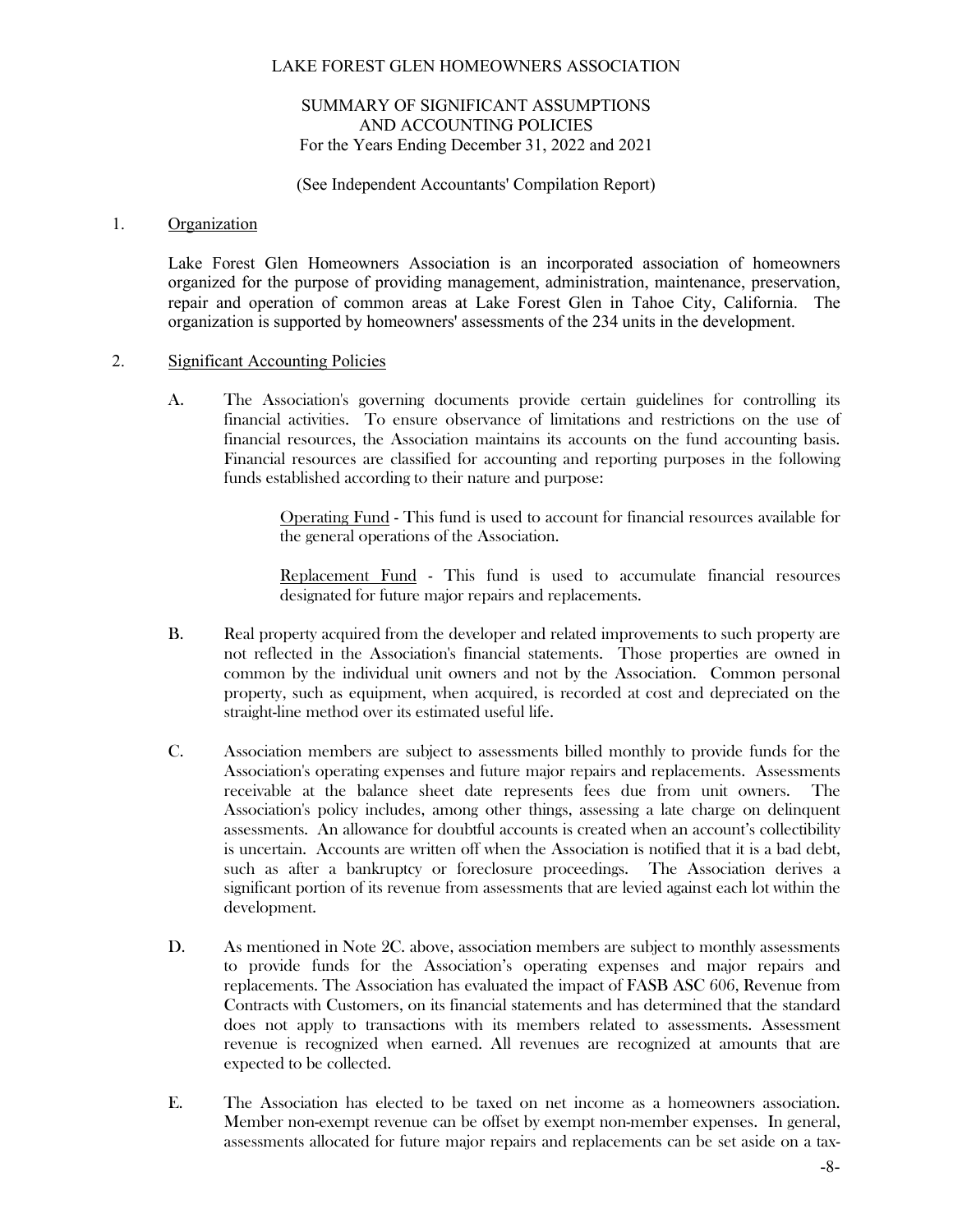#### SUMMARY OF SIGNIFICANT ASSUMPTIONS AND ACCOUNTING POLICIES For the Years Ending December 31, 2022 and 2021

#### (See Independent Accountants' Compilation Report)

free basis if applicable guidelines are followed. Additionally, other amounts received by the Association, such as investment income, are taxed net of related expenses for federal and state purposes.

- F. It is the policy of the Association to record interest income earned on operating and replacement fund assets, if any, directly in the respective funds. Related income taxes are charged to that fund earning the interest.
- G. For purposes of the Statements of Cash Flows, cash is defined as amounts held in all checking and money market accounts.
- H. Dues paid in advance represents assessments received in the current period applicable to the following period.
- I. The carrying amounts of financial instruments, including cash, accounts receivable and accounts payable approximate their fair value due to the short term maturities of these instruments.
- J. The preparation of financial statements in conformity with generally accepted accounting principles requires management to make estimates and assumptions that affect the reported amounts of assets and liabilities at the date of the financial statements and the reported amounts of revenues and expenses during the reporting period. Actual results could differ from those estimated.

#### 3. Maintenance Contracts

From time to time, the Association enters into contracts with outside companies to perform maintenance services of the common areas, recreation management and other services either specified in the contract or as requested by the Association. Routine maintenance is performed with in-house staff.

#### 4. Replacement of Common Areas

The Association's CC&Rs provide for the Association to repair and restore common areas, primarily building components and roofs, asphalt, pools, tennis courts, painting, office equipment, trucks and fencing. It is the Association's present policy to fund replacement costs by accumulating a designated amount of assessments in the replacement fund. Actual expenditures, however, may vary from the estimated amounts and the variations may be material. Therefore, amounts accumulated in the replacement fund may not be adequate to meet future needs. If additional funds are needed, the Association has the right, subject to any necessary member approval, to increase regular assessments, to levy special assessments, or to delay major repairs and replacements until funds are available.

#### 5. Interfund Activity

The Association maintains an operating fund and a replacement fund. The replacement fund assessments are collected by the operating fund and paid over to the replacement fund. At various times during the year, there is a receivable/payable (due to-due from) between the funds.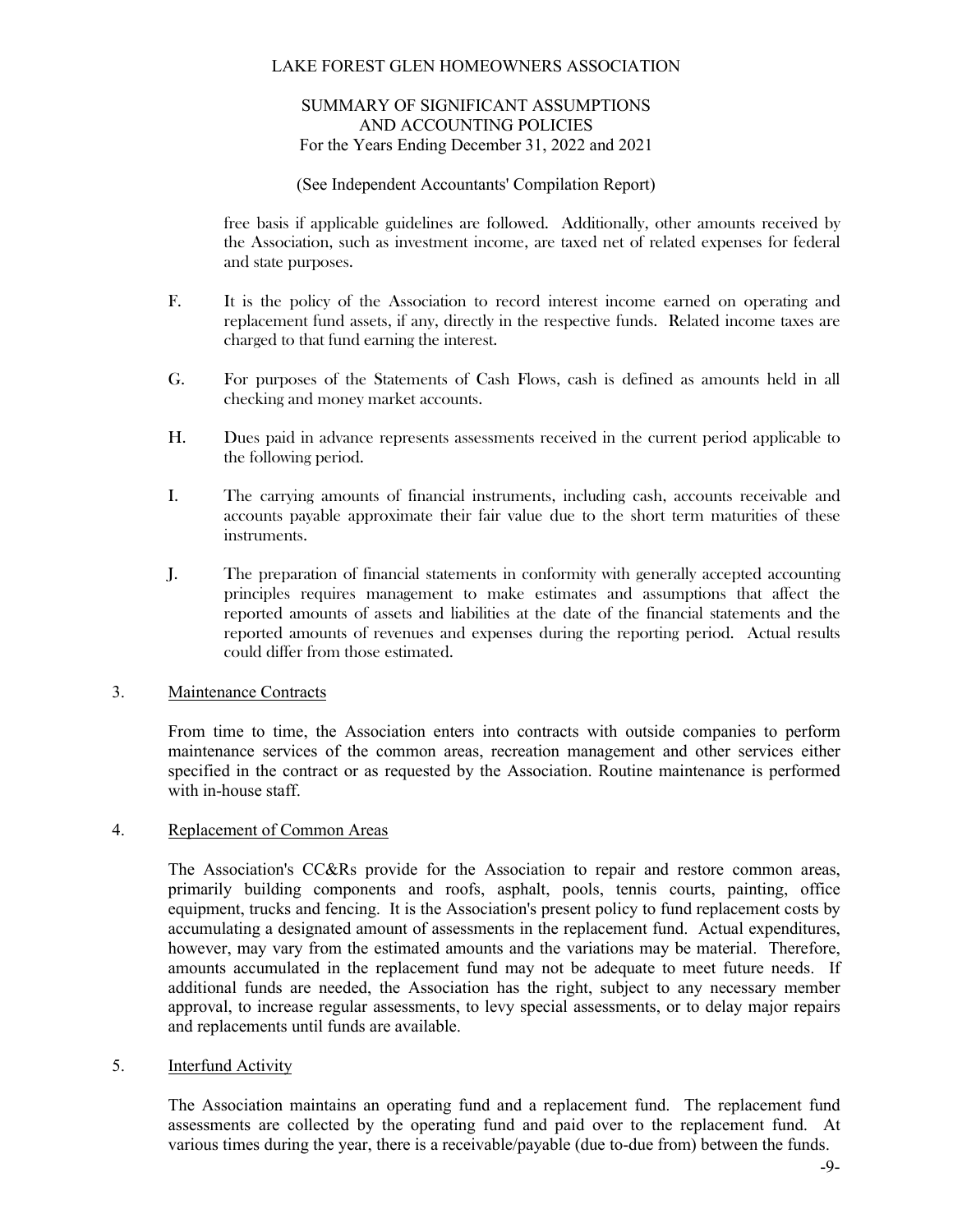#### SUMMARY OF SIGNIFICANT ASSUMPTIONS AND ACCOUNTING POLICIES For the Years Ending December 31, 2022 and 2021

(See Independent Accountants' Compilation Report)

#### 6. Summary of Significant Assumptions

#### A. Nature of the Forecasted Financial Statements

The accompanying financial forecast for the years presented in comparative form presents, to the best of the Board of Directors' knowledge and belief, the Association's financial position, results of operations, and cash flows for the forecast period. Accordingly, the forecast reflects its judgment as of this forecast's date of the expected conditions and its expected course of action. The assumptions disclosed herein are those that the Board of Directors believes are significant to the forecast. There will usually be differences between the forecasted and actual results, because events and circumstances frequently do not occur as expected, and those differences may be material.

#### B. 2021 Estimated Actual

The 2020 financial statements were audited by a certified public accountant. Nine months of 2021 historical information was combined with three months of estimated additional spending to arrive at the December 31, 2021, financial position and results of operations and cash flows for the year then ended.

#### C. 2022 Forecast

Revenues - Member assessments are the primary revenue source for the Association and, within some limits, decided upon by the Board of Directors. Other revenue was based on prior years' history. A 2.8% increase in assessments is scheduled for 2022.

Operating Expenses – Operating expenses are fairly predictable. They are driven by vendor contracts, utility rates, prior years' history and Board of Directors' decisions. Known changes in these elements were incorporated in the second year forecast. The differences between the first and second year revenue and expenses are displayed on the revenue and expense statements.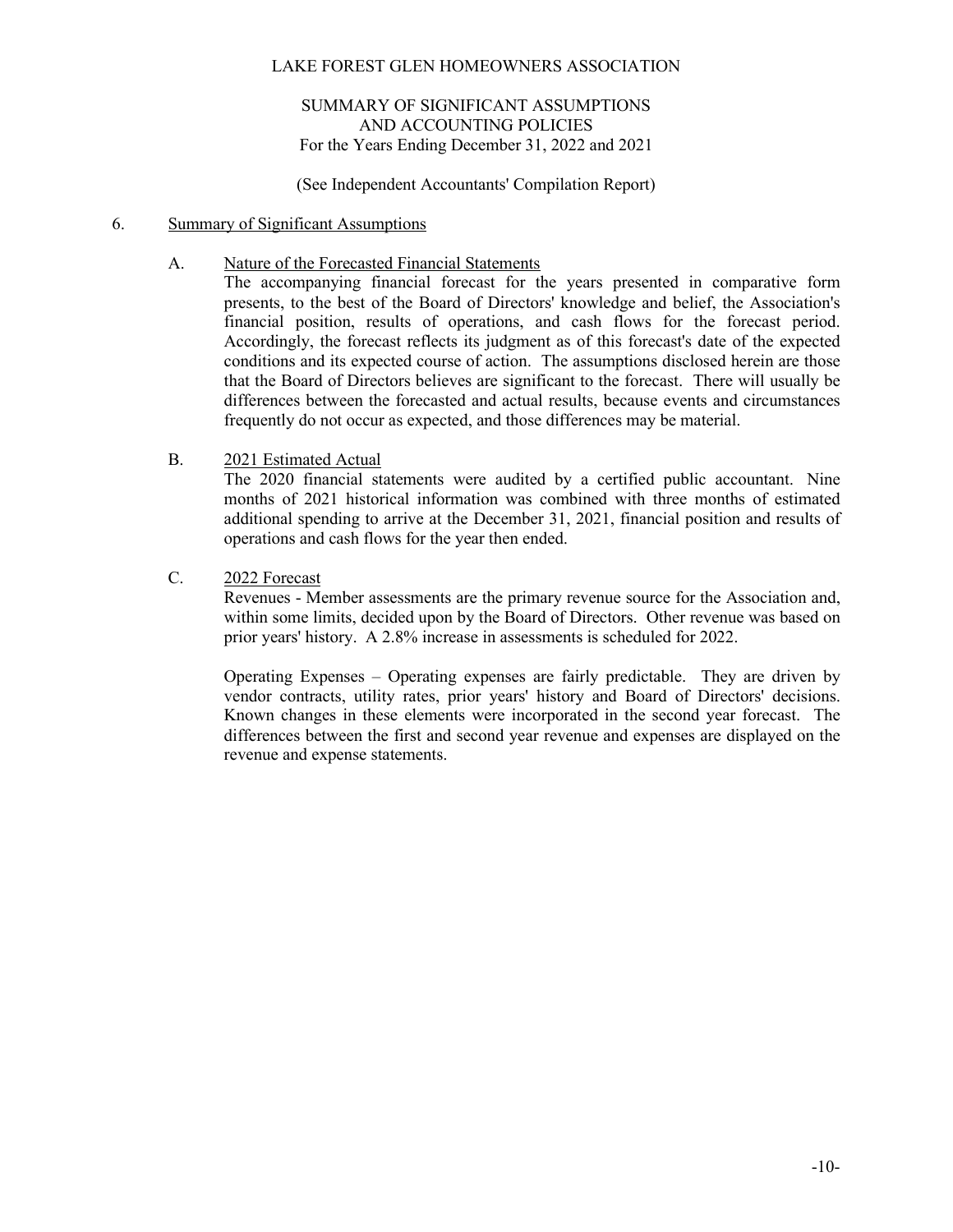FORECASTED SUPPLEMENTARY INFORMATION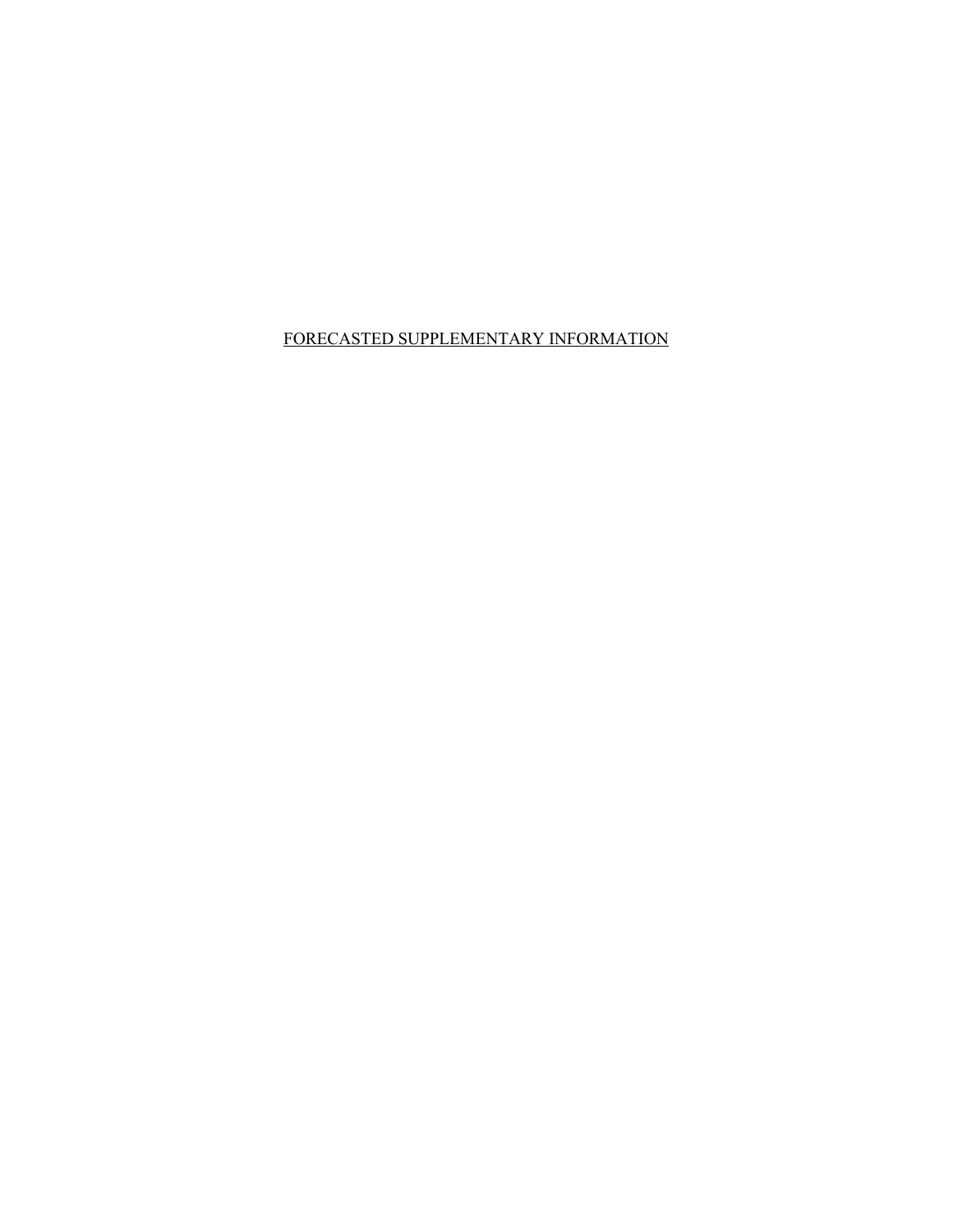#### **LAKE FOREST GLEN HOMEOWNERS ASSOCIATION REPLACEMENT FUND FORECASTED CASH FLOW SCHEDULE FOR THE YEARS ENDING DECEMBER 31, 2022 THROUGH 2051**

|                         |                              | <b>ANNUAL INFLATION %</b> | 2.00%       | ASSESSMENT ALLOCATION            | 347,541                |                                |            |
|-------------------------|------------------------------|---------------------------|-------------|----------------------------------|------------------------|--------------------------------|------------|
|                         | ANNUAL ASSESSMENT % INCREASE |                           | varies      |                                  | ASSUMED INTEREST RATE  |                                |            |
|                         |                              |                           |             |                                  |                        |                                |            |
|                         | Year                         | Beginning                 |             |                                  |                        | Replace-                       | Year End   |
|                         | Ending                       | Fund                      | Assessments | Special                          |                        | ment                           | Investment |
| Year                    | December 31                  | Balance                   | Allocated   | Assessment                       | Interest               | Expenditures                   | Balance    |
| 1                       | 2022                         | \$1,650,243               | \$347,541   | $\mathbb{S}$<br>$\boldsymbol{0}$ | \$<br>$\boldsymbol{0}$ | $\mathbb{S}$<br>$(392,072)$ \$ | 1,605,712  |
| $\overline{\mathbf{c}}$ | 2023                         | 1,605,712                 | 363,037     | $\boldsymbol{0}$                 | $\boldsymbol{0}$       | (319, 842)                     | 1,648,907  |
| 3                       | 2024                         | 1,648,907                 | 379,081     | $\boldsymbol{0}$                 | $\boldsymbol{0}$       | (335,081)                      | 1,692,907  |
| 4                       | 2025                         | 1,692,907                 | 395,692     | $\boldsymbol{0}$                 | $\boldsymbol{0}$       | (23,949)                       | 2,064,651  |
| 5                       | 2026                         | 2,064,651                 | 412,889     | $\boldsymbol{0}$                 | $\boldsymbol{0}$       | (14,685)                       | 2,462,854  |
| 6                       | 2027                         | 2,462,854                 | 430,689     | $\boldsymbol{0}$                 | $\boldsymbol{0}$       | (141, 946)                     | 2,751,597  |
| 7                       | 2028                         | 2,751,597                 | 449,112     | $\boldsymbol{0}$                 | $\boldsymbol{0}$       | (705, 894)                     | 2,494,814  |
| 8                       | 2029                         | 2,494,814                 | 468,178     | $\boldsymbol{0}$                 | $\boldsymbol{0}$       | (216, 025)                     | 2,746,968  |
| 9                       | 2030                         | 2,746,968                 | 487,908     | $\boldsymbol{0}$                 | $\boldsymbol{0}$       | (1,493,938)                    | 1,740,938  |
| 10                      | 2031                         | 1,740,938                 | 508,323     | $\boldsymbol{0}$                 | $\boldsymbol{0}$       | (1,335,588)                    | 913,674    |
| 11                      | 2032                         | 913,674                   | 529,445     | $\boldsymbol{0}$                 | $\boldsymbol{0}$       | (1,211,143)                    | 231,976    |
| 12                      | 2033                         | 231,976                   | 551,296     | $\boldsymbol{0}$<br>0            |                        | (134,978)                      | 648,294    |
| 13                      | 2034                         | 648,294                   | 573,899     | $\boldsymbol{0}$                 | $\boldsymbol{0}$       | (132, 603)                     | 1,089,590  |
| 14                      | 2035                         | 1,089,590                 | 597,279     | $\boldsymbol{0}$                 | $\boldsymbol{0}$       | (303, 423)                     | 1,383,445  |
| 15                      | 2036                         | 1,383,445                 | 621,459     | $\boldsymbol{0}$                 | $\boldsymbol{0}$       | (227, 022)                     | 1,777,882  |
| 16                      | 2037                         | 1,777,882                 | 646,465     | $\boldsymbol{0}$                 | $\boldsymbol{0}$       | (190, 512)                     | 2,233,835  |
| 17                      | 2038                         | 2,233,835                 | 672,324     | $\boldsymbol{0}$                 | $\boldsymbol{0}$       | (375, 872)                     | 2,530,287  |
| 18                      | 2039                         | 2,530,287                 | 699,062     | $\boldsymbol{0}$                 | $\boldsymbol{0}$       | (753, 402)                     | 2,475,946  |
| 19                      | 2040                         | 2,475,946                 | 726,707     | $\boldsymbol{0}$                 | $\boldsymbol{0}$       | (492, 103)                     | 2,710,550  |
| 20                      | 2041                         | 2,710,550                 | 755,287     | $\boldsymbol{0}$                 | $\boldsymbol{0}$       | (813,701)                      | 2,652,136  |
| 21                      | 2042                         | 2,652,136                 | 784,832     | $\boldsymbol{0}$                 | $\boldsymbol{0}$       | (359, 671)                     | 3,077,297  |
| 22                      | 2043                         | 3,077,297                 | 815,373     | $\boldsymbol{0}$                 | $\boldsymbol{0}$       | (998, 138)                     | 2,894,531  |
| 23                      | 2044                         | 2,894,531                 | 846,939     | $\boldsymbol{0}$                 | $\boldsymbol{0}$       | (264, 435)                     | 3,477,036  |
| 24                      | 2045                         | 3,477,036                 | 879,565     | $\boldsymbol{0}$                 | $\boldsymbol{0}$       | (285, 491)                     | 4,071,110  |
| 25                      | 2046                         | 4,071,110                 | 913,282     | $\boldsymbol{0}$                 | $\boldsymbol{0}$       | (95, 774)                      | 4,888,618  |
| 26                      | 2047                         | 4,888,618                 | 948,125     | $\boldsymbol{0}$                 | $\boldsymbol{0}$       | (266, 670)                     | 5,570,073  |
| 27                      | 2048                         | 5,570,073                 | 984,129     | $\boldsymbol{0}$                 | $\boldsymbol{0}$       | (141, 057)                     | 6,413,145  |
| 28                      | 2049                         | 6,413,145                 | 1,021,331   | $\boldsymbol{0}$                 | $\boldsymbol{0}$       | (242, 450)                     | 7,192,025  |
| 29                      | 2050                         | 7,192,025                 | 1,059,766   | $\boldsymbol{0}$                 | $\boldsymbol{0}$       | (219, 441)                     | 8,032,351  |
| 30                      | 2051                         | 8,032,351                 | 1,099,475   | $\boldsymbol{0}$                 | $\boldsymbol{0}$       | (487, 541)                     | 8,644,285  |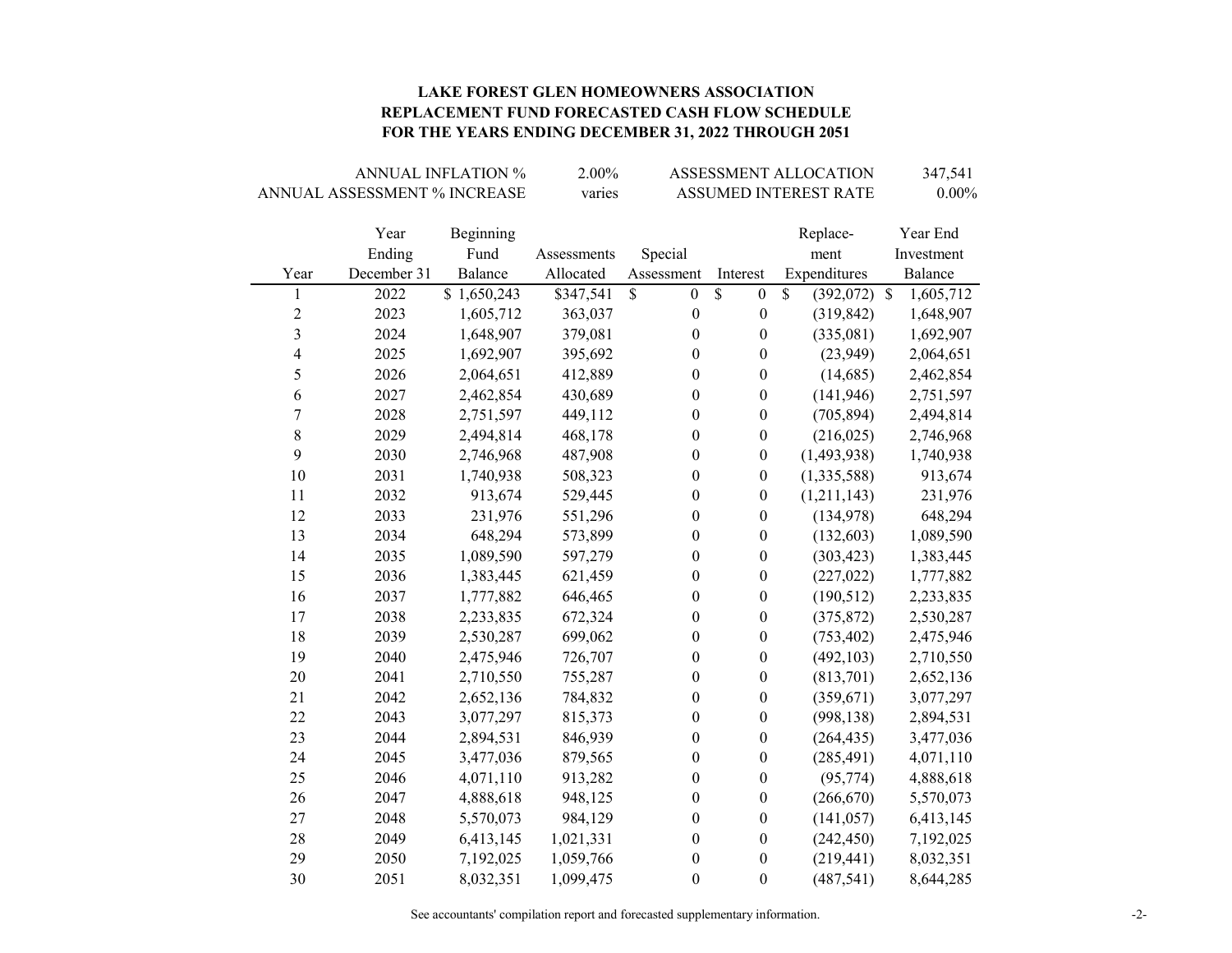## **LAKE FOREST GLEN HOMEOWNERS ASSOCIATION REPLACEMENT FUND LONG RANGE PLANNING PROGRAM FOR THE YEARS ENDING DECEMBER 31, 2022 THROUGH 2051**

|      | <b>Replacement Item</b>                  | Current<br><b>Replacement Cost</b> | <b>Remaining Life</b> | <b>Life After</b><br>Replacement | 2022      | 2023      | 2024      | 2025     | 2026     | 2027      | 2028      | 2029      | 2030        | 2031        | 2032      | 2033      | 2034      | 2035      | 2036      |
|------|------------------------------------------|------------------------------------|-----------------------|----------------------------------|-----------|-----------|-----------|----------|----------|-----------|-----------|-----------|-------------|-------------|-----------|-----------|-----------|-----------|-----------|
|      | <b>Total Site Improvement</b>            |                                    |                       |                                  | \$150,000 | \$5,000   | \$5,000   | \$0      | \$0      | \$0       | \$0       | \$0       | \$0         | \$0         | \$0       | \$0       | \$0       | \$0       | \$0       |
|      |                                          |                                    |                       |                                  |           |           |           |          |          |           |           |           |             |             |           |           |           |           |           |
|      | <b>Total Building/Roof</b>               | \$3,075,250                        | $9 - 11$              | $1 - 22$                         | \$49,000  | \$49,000  | \$49,000  | \$3,000  | \$3,000  | \$55,500  | \$55,750  | \$56,000  | \$1,152,000 | \$858,000   | \$913,000 | \$49,000  | \$49,000  | \$49,000  | \$49,000  |
|      | <b>Total Roads</b>                       | \$1,064,500                        | 18-20                 | $1 - 25$                         | \$9,500   | \$54,500  | \$9,500   | \$9,500  | \$9,500  | \$54,500  | \$9,500   | \$9,500   | \$9,500     | \$54,500    | \$9,500   | \$9,500   | \$9,500   | \$54,500  | \$9,500   |
|      |                                          |                                    |                       |                                  |           |           |           |          |          |           |           |           |             |             |           |           |           |           |           |
|      | Total Pool / Spa                         | \$579,500                          | $\overline{7}$        | $2 - 15$                         | \$0       | \$49,500  | \$100,000 | \$9,500  | \$0      | \$9,500   | \$430,000 | \$9,500   | \$0         | \$49,500    | \$0       | \$9,500   | \$0       | \$9,500   | \$0       |
|      |                                          |                                    |                       |                                  |           |           |           |          |          |           |           |           |             |             |           |           |           |           |           |
|      | <b>Total Tennis Courts</b>               | \$141,000                          | 16                    | $5 - 20$                         | \$0       | \$0       | \$0       | \$0      | \$0      | \$0       | \$18,000  | \$0       | \$0         | \$0         | \$0       | \$0       | \$0       | \$0       | \$0       |
|      | <b>Total Painting</b>                    | \$450,000                          | $0 - 3$               |                                  | \$112,500 | \$112,500 | \$112,500 | \$0      | \$0      | \$0       | \$112,500 | \$112,500 | \$112,500   | \$112,500   | \$0       | \$0       | \$0       | \$112,500 | \$112,500 |
|      |                                          |                                    |                       |                                  |           |           |           |          |          |           |           |           |             |             |           |           |           |           |           |
|      | <b>Total Office</b>                      | \$8,500                            | $2 - 6$               | $4 - 8$                          | \$0       | \$2,500   | \$0       | \$0      | \$0      | \$8,500   | \$0       | \$0       | \$0         | \$2,500     | \$0       | \$0       | \$0       | \$8,500   | \$0       |
|      | <b>Total Trucks</b>                      | \$195,000                          | $1 - 10$              | 10                               | \$70,000  | \$40,000  | \$45,000  | \$0      | \$0      | \$0       | \$0       | \$0       | \$0         | \$40,000    | \$70,000  | \$40,000  | \$45,000  | \$0       | \$0       |
|      |                                          |                                    |                       |                                  |           |           |           |          |          |           |           |           |             |             |           |           |           |           |           |
|      | <b>Total Fencing</b>                     | \$1,000                            | $0 - 1$               | $1 - 2$                          | \$1,000   | \$500     | \$1,000   | \$500    | \$1,000  | \$500     | \$1,000   | \$500     | \$1,000     | \$500       | \$1,000   | \$500     | \$1,000   | \$500     | \$1,000   |
|      | <b>Total All</b>                         | \$5,514,750                        |                       |                                  | \$392,000 | \$313,500 | \$322,000 | \$22,500 | \$13,500 | \$128,500 | \$626,750 | \$188,000 | \$1,275,000 | \$1,117,500 | \$993,500 | \$108,500 | \$104,500 | \$234,500 | \$172,000 |
|      |                                          |                                    |                       |                                  |           |           |           |          |          |           |           |           |             |             |           |           |           |           |           |
|      | <b>Inflation Factor</b>                  |                                    |                       |                                  | 1.00      | 1.02      | 1.04      | 1.06     | 1.08     | 1.10      | 1.13      | 1.15      | 1.17        | 1.20        | 1.22      | 1.24      | 1.27      | 1.29      | 1.32      |
| 9300 | <b>Provisions for Federal Income Tax</b> |                                    |                       |                                  | 36        | 36        | 36        | 36       | 36       | 36        | 36        | 36        | 36          | 36          | 36        | 36        | 36        | 36        | 36        |
| 9301 | <b>Provisions for Franchise Tax</b>      |                                    |                       |                                  | 36        | 36        | 36        | 36       | 36       | 36        | 36        | 36        | 36          | 36          | 36        | 36        | 36        | 36        | 36        |
|      |                                          |                                    |                       |                                  |           |           |           |          |          |           |           |           |             |             |           |           |           |           |           |
|      | <b>Inflated Replacement Costs</b>        |                                    |                       |                                  | 392,072   | 319,842   | 335,081   | 23,949   | 14,685   | 141,946   | 705,894   | 216,025   | 1,493,938   | 1,335,588   | 1,211,143 | 134,978   | 132,603   | 303,423   | 227,022   |
|      |                                          |                                    |                       |                                  |           |           |           |          |          |           |           |           |             |             |           |           |           |           |           |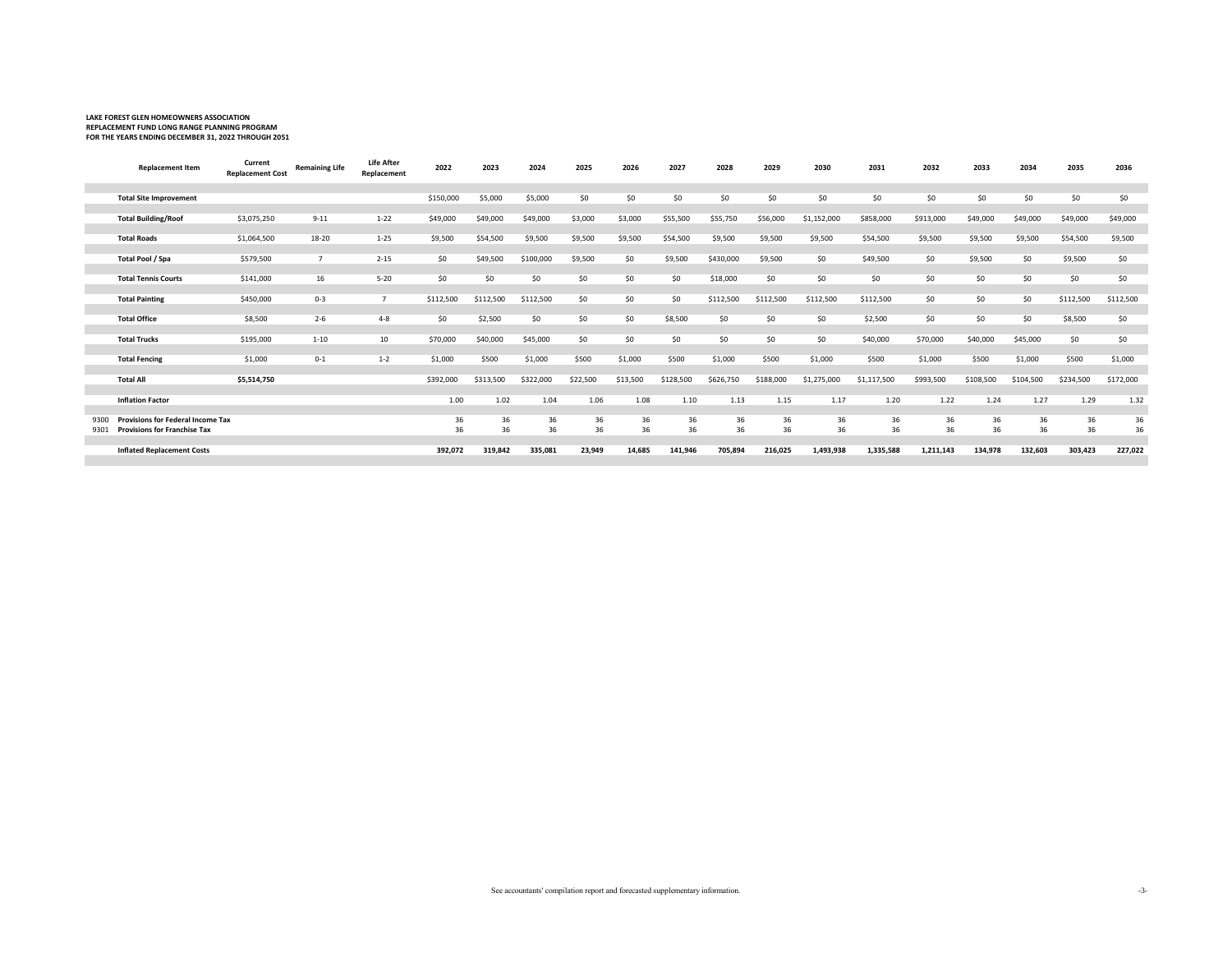## **LAKE FOREST GLEN HOMEOWNERS ASSOCIATION REPLACEMENT FUND LONG RANGE PLANNING PROGRAM FOR THE YEARS ENDING DECEMBER 31, 2022 THROUGH 2051**

|      | <b>Replacement Item</b>                  | Current<br><b>Replacement Cost</b> | <b>Remaining Life</b> | <b>Life After</b><br>Replacement | 2037      | 2038      | 2039      | 2040      | 2041      | 2042      | 2043      | 2044      | 2045      | 2046     | 2047      | 2048     | 2049      | 2050      | 2051      |
|------|------------------------------------------|------------------------------------|-----------------------|----------------------------------|-----------|-----------|-----------|-----------|-----------|-----------|-----------|-----------|-----------|----------|-----------|----------|-----------|-----------|-----------|
|      | <b>Total Site Improvement</b>            |                                    |                       |                                  | \$0       | \$0       | \$0       | \$0       | \$0       | \$0       | \$0       | \$0       | \$0       | \$0      | \$0       | \$0      | \$0       | \$0       | \$0       |
|      |                                          |                                    |                       |                                  |           |           |           |           |           |           |           |           |           |          |           |          |           |           |           |
|      | <b>Total Building/Roof</b>               | \$3,075,250                        | $9 - 11$              | $1 - 22$                         | \$9,500   | \$9,750   | \$56,000  | \$49,000  | \$49,000  | \$49,000  | \$3,000   | \$3,000   | \$49,000  | \$49,000 | \$55,500  | \$55,750 | \$10,000  | \$3,000   | \$49,000  |
|      |                                          |                                    |                       |                                  |           |           |           |           |           |           |           |           |           |          |           |          |           |           |           |
|      | <b>Total Roads</b>                       | \$1,064,500                        | 18-20                 | $1 - 25$                         | \$9,500   | \$9,500   | \$329,500 | \$294,500 | \$459,500 | \$9,500   | \$54,500  | \$9,500   | \$9,500   | \$9,500  | \$54,500  | \$9,500  | \$9,500   | \$9,500   | \$54,500  |
|      |                                          |                                    |                       |                                  |           |           |           |           |           |           |           |           |           |          |           |          |           |           |           |
|      | Total Pool / Spa                         | \$579,500                          | $\overline{7}$        | $2 - 15$                         | \$9,500   | \$0       | \$149,500 | \$0       | \$9,500   | \$0       | \$439,500 | \$0       | \$9,500   | \$0      | \$49,500  | \$0      | \$9,500   | \$0       | \$9,500   |
|      | <b>Total Tennis Courts</b>               |                                    | 16                    | $5 - 20$                         | \$0       |           | \$0       | \$0       | \$0       | \$0       | \$0       | \$0       | \$0       | \$0      | \$0       |          | \$0       | \$0       | \$0       |
|      |                                          | \$141,000                          |                       |                                  |           | \$141,000 |           |           |           |           |           |           |           |          |           | \$18,000 |           |           |           |
|      | <b>Total Painting</b>                    | \$450,000                          | $0 - 3$               |                                  | \$112,500 | \$112,500 | \$0       | \$0       | \$0       | \$112,500 | \$112,500 | \$112,500 | \$112,500 | \$0      | \$0       | \$0      | \$112,500 | \$112,500 | \$112,500 |
|      |                                          |                                    |                       |                                  |           |           |           |           |           |           |           |           |           |          |           |          |           |           |           |
|      | <b>Total Office</b>                      | \$8,500                            | $2 - 6$               | $4 - 8$                          | \$0       | \$0       | \$2,500   | \$0       | \$0       | \$0       | \$8,500   | \$0       | \$0       | \$0      | \$2,500   | \$0      | \$0       | \$0       | \$8,500   |
|      |                                          |                                    |                       |                                  |           |           |           |           |           |           |           |           |           |          |           |          |           |           |           |
|      | <b>Total Trucks</b>                      | \$195,000                          | $1 - 10$              | 10                               | \$0       | \$0       | \$0       | \$0       | \$40,000  | \$70,000  | \$40,000  | \$45,000  | \$0       | \$0      | \$0       | \$0      | \$0       | \$0       | \$40,000  |
|      |                                          |                                    |                       |                                  |           |           |           |           |           |           |           |           |           |          |           |          |           |           |           |
|      | <b>Total Fencing</b>                     | \$1,000                            | $0 - 1$               | $1 - 2$                          | \$500     | \$1,000   | \$500     | \$1,000   | \$500     | \$1,000   | \$500     | \$1,000   | \$500     | \$1,000  | \$500     | \$1,000  | \$500     | \$1,000   | \$500     |
|      |                                          |                                    |                       |                                  |           |           |           |           |           |           |           |           |           |          |           |          |           |           |           |
|      | <b>Total All</b>                         | \$5,514,750                        |                       |                                  | \$141,500 | \$273,750 | \$538,000 | \$344,500 | \$558,500 | \$242,000 | \$658,500 | \$171,000 | \$181,000 | \$59,500 | \$162,500 | \$84,250 | \$142,000 | \$126,000 | \$274,500 |
|      | <b>Inflation Factor</b>                  |                                    |                       |                                  | 1.35      | 1.37      | 1.40      | 1.43      | 1.46      | 1.49      | 1.52      | 1.55      | 1.58      | 1.61     | 1.64      | 1.67     | 1.71      | 1.74      | 1.78      |
|      |                                          |                                    |                       |                                  |           |           |           |           |           |           |           |           |           |          |           |          |           |           |           |
| 9300 | <b>Provisions for Federal Income Tax</b> |                                    |                       |                                  | 36        | 36        | 36        | 36        | 36        | 36        | 36        | 36        | 36        | 36       | 36        | 36       | 36        | 36        | 36        |
| 9301 | <b>Provisions for Franchise Tax</b>      |                                    |                       |                                  | 36        | 36        | 36        | 36        | 36        | 36        | 36        | 36        | 36        | 36       | 36        | 36       | 36        | 36        | 36        |
|      |                                          |                                    |                       |                                  |           |           |           |           |           |           |           |           |           |          |           |          |           |           |           |
|      | <b>Inflated Replacement Costs</b>        |                                    |                       |                                  | 190,512   | 375,872   | 753,402   | 492,103   | 813,701   | 359,671   | 998,138   | 264,435   | 285,491   | 95,774   | 266,670   | 141,057  | 242,450   | 219,441   | 487,541   |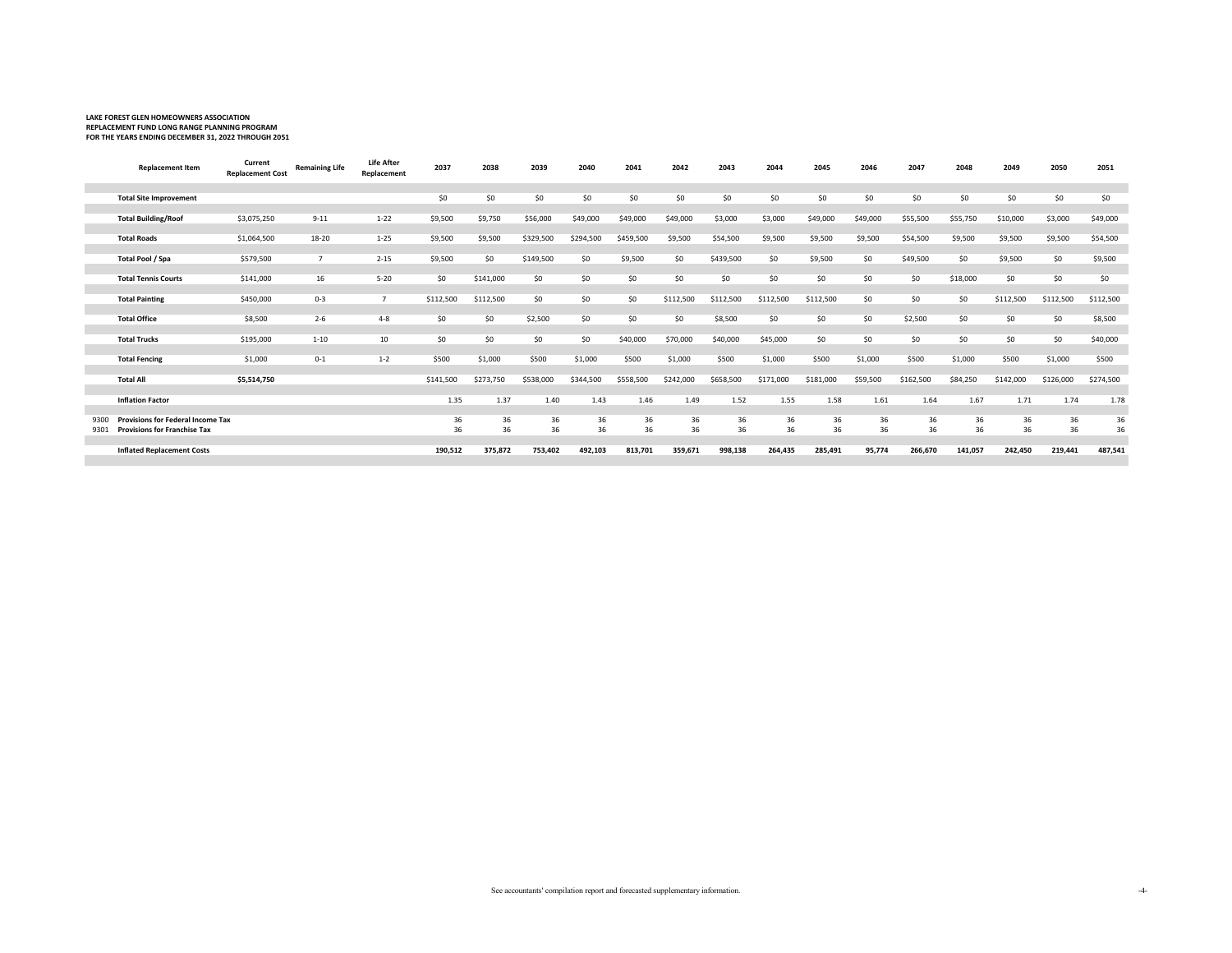#### SUPPLEMENTARY INFORMATION AND REQUIRED DISCLOSURES

(See Independent Accountants' Compilation Report)

#### 1. Replacement Fund Forecasted Cash Flow Schedule

- A. The Replacement Fund Forecasted Cash Flow Schedule has been prepared using the following steps:
	- 1. Estimate the beginning balance as of January 1st of the forecast year.
	- 2. Calculate the annual provision to be included in the annual budget in accordance with the funding policy of the Association.
	- 3. Estimate the interest earned on the replacement fund designated accounts. It is currently budgeted that interest income net of income taxes of 0% will be earned on the average.
	- 4. Deduct the amounts determined in steps 1 through 3 from the estimated replacement costs for each year as determined from the Replacement Fund Long Range Planning Program.
- B. The annual provision for the replacement of common areas is an amount that will result in the replacement fund having at least a positive balance over the 30 year period, which approximates the life cycles of the common area components.

#### 2. Replacement Cost Long Range Planning Program

The following are the general procedures used for the calculation of the components in the replacement cost long-range planning program.

A. The common areas by component, which the Association is obligated to replace in the future, have been identified in the Schedule of Replacement Cost Long Range Planning Program. They do not include the reconstruction of the buildings and certain other buildings in the project, including, but not limited to, walls, electrical, plumbing, foundation, floors and siding of the buildings; drainage system; automatic irrigation system; swimming pool shell; water system; and other similar items. These items have been excluded as their lives and costs are not predictable.

Also, unless part of a group of similar items, common area items with current replacement costs of less than \$500 have been excluded and will be included in normal maintenance costs of the Association's annual budget.

- B. The current replacement costs, the remaining useful lives and the useful lives after replacement have been based on historical original costs and contractors' and manager's estimates.
- C. The Replacement Cost Long Range Planning Program Schedule has been prepared for the common areas identified in "A" above and the estimated cost and year of replacement as set forth in "B" above. The total dollar amount of replacement by year in current dollars is then calculated.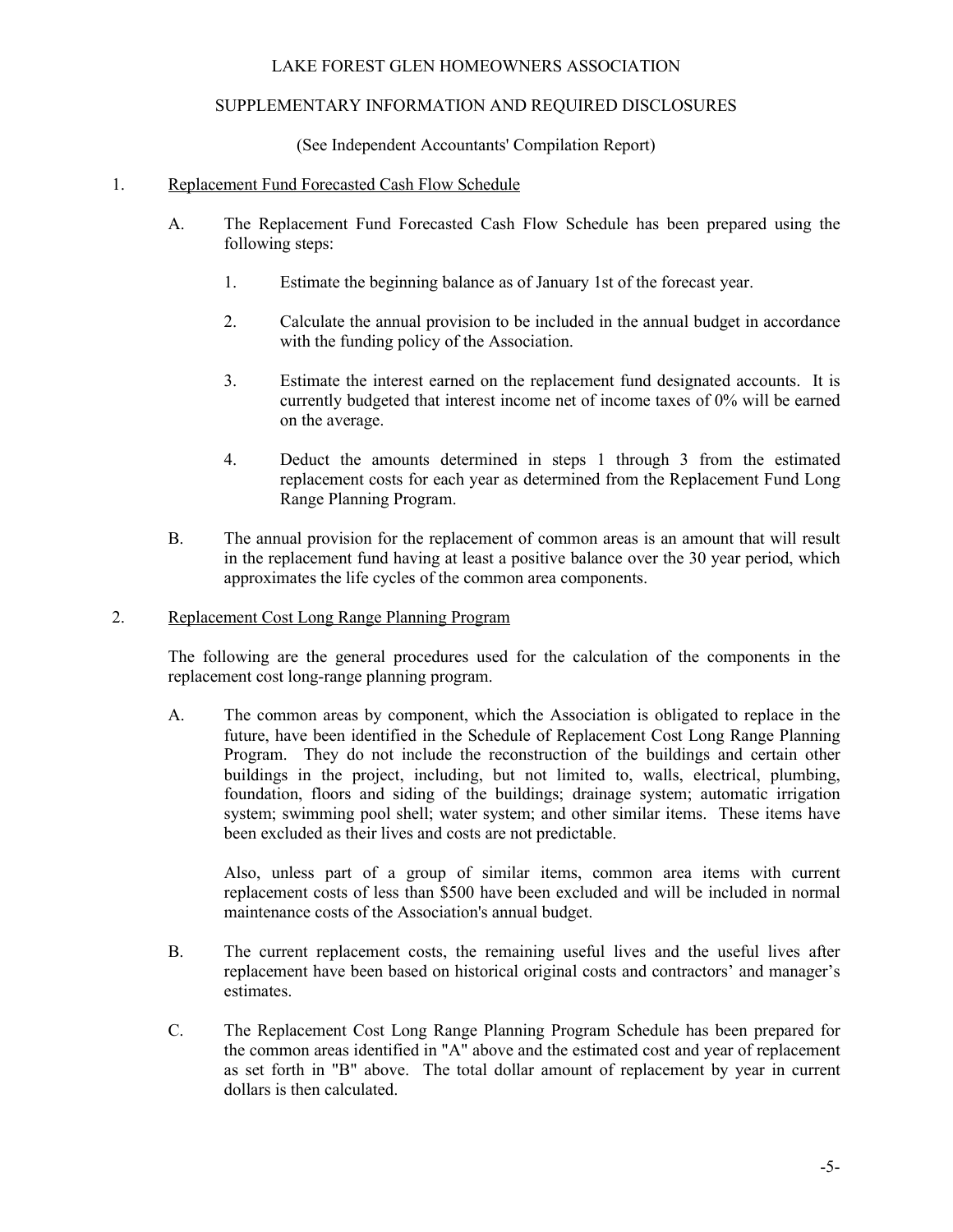#### SUPPLEMENTARY INFORMATION AND REQUIRED DISCLOSURES

(See Independent Accountants' Compilation Report)

- D. An inflation factor ranging from 3.8% to 4.5% has been included for the assessments allocated to the replacement fund. An inflation factor of 2.0% has been included for a majority of the replacement costs of common areas. The Association's policy of annually updating the study will also adjust for inflation based on inflation costs on a year-by-year basis.
- E. When it becomes apparent that excluded items will be replaced in the future, and the amounts and timing can be determined with a reasonable degree of accuracy, the common area items can be added to the replacement study and the annual provision adjusted to provide funds over the remaining useful life of the item.

The Association will either include in the operating budget or in special assessments the cost of common area items requiring replacement which are unplanned because their replacement cost cannot be forecasted.

#### 3. Percent Funded Disclosure

California statutes, as interpreted, require that a disclosure be made of the funding (cash plus amounts due from the operating fund, if any) estimated to be on hand at December 31, 2021 (\$1,650,243), as expressed as a percentage when compared to the hypothetical amount of wear and tear on common area components presently being reserved for as determined under the "straight-line liability" method (\$2,843,816). Based on the information contained in this forecast, 58% of this hypothetical amount is on hand at December 31, 2021.

Refer to Note 1.B for further explanation of the Association's policy of using the cash flow method to determine the required funding for replacements. The cash flow method typically results in a funding percentage described above of less than 100%.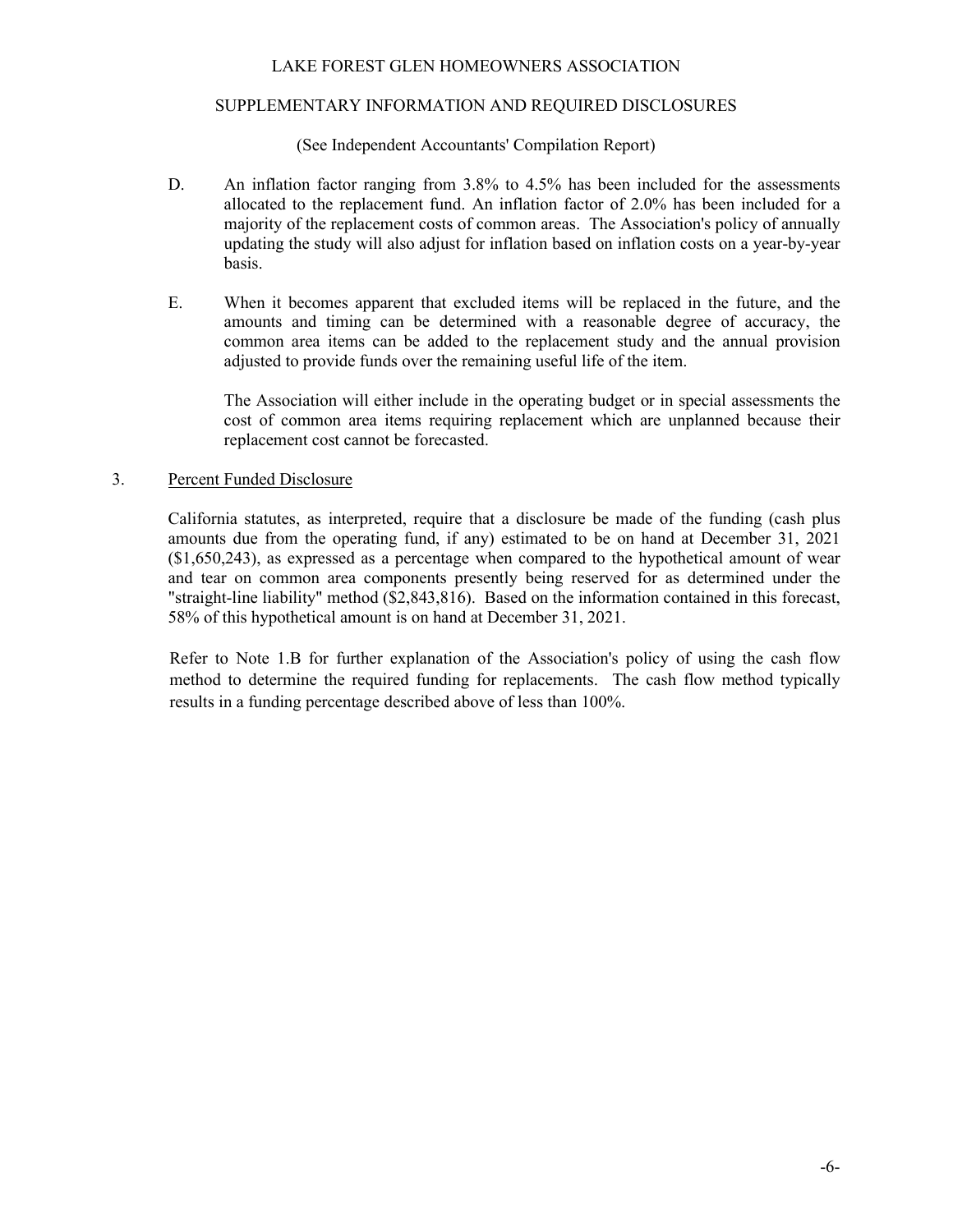#### SUPPLEMENTARY INFORMATION AND REQUIRED DISCLOSURES

#### (See Independent Accountants' Compilation Report)

#### 4. California Assessment and Reserve Funding Disclosure Summary

**NOTE: THE INFORMATION CONTAINED IN THIS DISCLOSURE IS A FORECAST ONLY. Because the reserve study is a forecast, the estimated lives and costs of components will likely change over time depending on a variety of factors such as (I) future inflation rates, (II) levels of maintenance applied by future boards, unknown defects in materials that may lead to premature failures, etc. As a result, some components may experience longer lives while others will experience premature failures. Some components may cost less at the time of replacement while others may cost more.**

(1) The current assessment for 2021 per ownership interest is \$ 380 per month.

(2) Additional regular or special assessments that have already been scheduled to be imposed or charged, regardless of the purpose, if they have been approved by the board and members/or members:

Date due Amount per Ownership Interest Purpose

N/A

(3) Based on the most recent reserve study and other information available to the Board of Directors, will current projected reserve account balances be sufficient at the end of the year to meet the association's obligations for repair and/or replacement of major components during the next 30 years?

Yes X NO

(4) If the answer to #3 is no, what additional assessments or other contributions to reserves would be necessary to ensure that sufficient reserve funds will be available each year during the next 30 years?

| Approximate date assessment will be due | Amount per ownership interest |
|-----------------------------------------|-------------------------------|
|                                         |                               |

 $N/A$   $N/A$ 

(5) All major components are included in the reserve study and are included in its calculations.

(6) Based on the method of calculation in paragraph (4) of subdivision (b) of section 5570, the estimated amount required in the reserve fund at the end of the current fiscal year is \$2,844,000, based in whole or in part on the last reserve study updated by the Association in October 2021. The projected reserve fund cash and receivable balance at the end of the current fiscal year is \$1,650,000, resulting in reserves being 58% funded at this date. If an alternate, but generally accepted, method of calculation is also used, the required amount is the same as in the last reserve study noted above.

The alternative generally accepted method used by the association is the composite "cash flow" method. This method provides funding so the funded reserve balance remains positive over the 30 year period as common area components are replaced.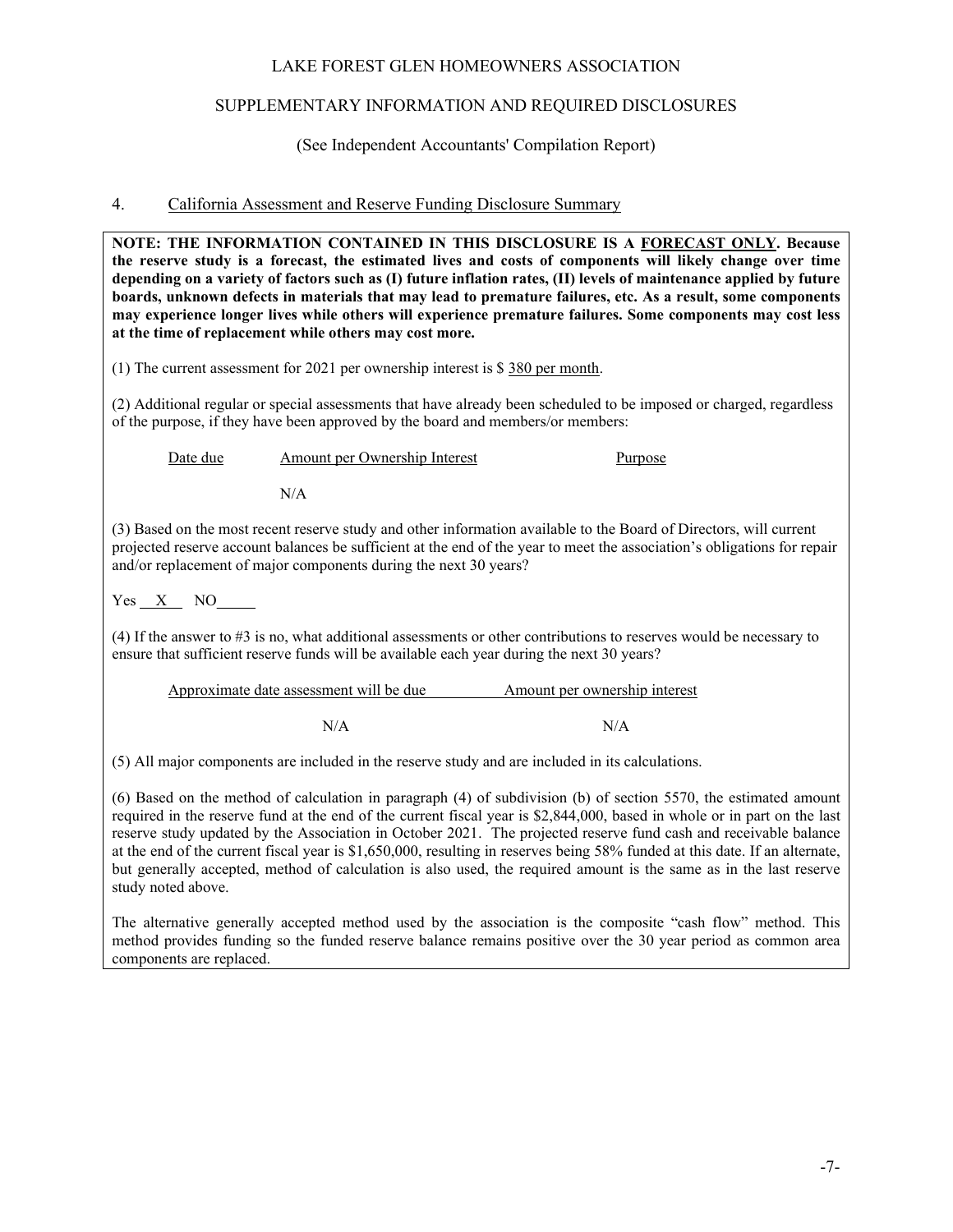#### SUPPLEMENTARY INFORMATION AND REQUIRED DISCLOSURES

#### (See Independent Accountants' Compilation Report)

#### 4. California Assessment and Reserve Funding Disclosure Summary (Continued)

| (7) Based on the method of calculation in paragraph (4) of subdivision (b) of Section 5570 of the Civil Code, the<br>estimated amount required in the reserve fund at the end of each of the next five budget years is presented in the |             |             |           |  |             |           |  |  |  |
|-----------------------------------------------------------------------------------------------------------------------------------------------------------------------------------------------------------------------------------------|-------------|-------------|-----------|--|-------------|-----------|--|--|--|
| table below, and the projected reserve fund cash balance in each of those years is presented in the table below,                                                                                                                        |             |             |           |  |             |           |  |  |  |
| leaving the reserve percent funding as presented in the table below.                                                                                                                                                                    |             |             |           |  |             |           |  |  |  |
|                                                                                                                                                                                                                                         |             | Reserve     |           |  | Reserve     |           |  |  |  |
|                                                                                                                                                                                                                                         |             | Ending      |           |  | Ending      | Percent   |  |  |  |
|                                                                                                                                                                                                                                         |             | Balance     | Percent   |  | Balance     | Funded    |  |  |  |
|                                                                                                                                                                                                                                         | Fully       | With        | Funded    |  | Without     | Without   |  |  |  |
| Year                                                                                                                                                                                                                                    | Funded      | Scheduled   | With      |  | Scheduled   | Scheduled |  |  |  |
| Ending                                                                                                                                                                                                                                  | Balance     | Increases   | Scheduled |  | Increases   | Increases |  |  |  |
|                                                                                                                                                                                                                                         |             |             | Increases |  |             |           |  |  |  |
| 12/31/22                                                                                                                                                                                                                                | \$2,818,685 | \$1,605,712 | 57%       |  | \$1,605,712 | 57%       |  |  |  |
| 12/31/23                                                                                                                                                                                                                                | \$2,880,462 | \$1,648,907 | 57%       |  | \$1,633,412 | 57%       |  |  |  |
| 12/31/24                                                                                                                                                                                                                                | \$2,942,265 | \$1,692,907 | 58%       |  | \$1,660,252 | 56%       |  |  |  |
| 12/31/25                                                                                                                                                                                                                                | \$3,331,075 | \$2,064,651 | 62%       |  | \$2,014,799 | 60%       |  |  |  |
| 12/31/26                                                                                                                                                                                                                                | \$3,745,660 | \$2,462,854 | 66%       |  | \$2,395,202 | 64%       |  |  |  |
|                                                                                                                                                                                                                                         |             |             |           |  |             |           |  |  |  |

Note: The financial representations set forth in this summary are based on the best estimates of the Association at that time. The estimates are subject to change.

#### 4. Additional Financial Disclosures Required by the California Civil Code

The current deficiency in reserve funding per ownership interest, as calculated by statutory formula, is \$5,100. This is calculated as the current estimate of the straight-line liability as of the beginning of the 2022 fiscal year, less the current amount of accumulated cash reserves plus amounts due from the operating fund actually set aside as of that date, divided by 234. Refer to Note 1.B for further explanation of the Association's policy of using the cash flow method to determine the required funding for replacements. The cash flow method typically results in a funding percentage described above of less than 100%.

Section 5300 (b)(4) The Association's Board of Directors has deferred or determined not to undertake repairs or replacements over the next 30 years as follows: None.

Section 5300 (b)(5) The Association's Board of Directors as of the date of the study, does not anticipate the levy of a special assessment for the repair, replacement or restoration of the major components.

Section 5300 (b)(8) The Association has outstanding loans as follows: None.